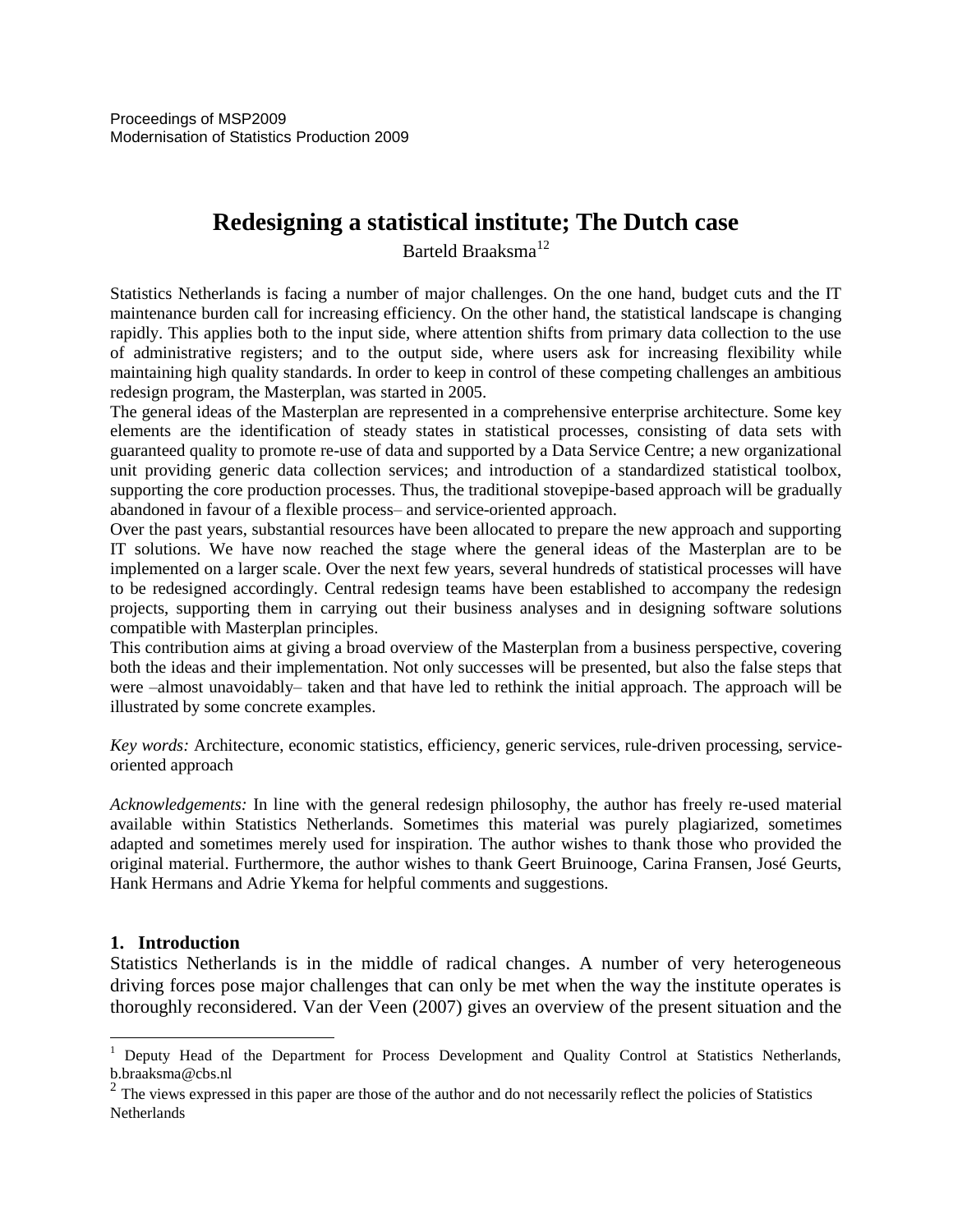challenges ahead in a broad context. In particular, efficiency and quality of key statistics must be improved, while the administrative burden is significantly lowered at the same time.

Statistics Netherlands is facing a number of major challenges. On the one hand, budget cuts and the IT maintenance burden call for increasing efficiency. On the other hand, the statistical landscape is changing rapidly. This applies both to the input side, where attention shifts from primary data collection to the use of administrative registers; and to the output side, where users ask for increasing flexibility while maintaining high quality standards.

Below we first give a brief overview of the general setting. We describe the driving forces behind the redesign and the approach of the Master Plan. Next we turn to the "facilitators" realised at a central level: enterprise architecture, generic services and the statistical toolbox. Then we turn to the redesigning process itself with extra attention for the important example of the chain of economic statistics. We conclude with some remarks on program organization and a number of lessons learned.

# **2. Driving forces behind the redesign**

The redesign is driven by a number of forces that act on Statistics Netherlands, for example general goals of the Dutch government. Below we discuss these driving forces.

# **2.1. Increasing efficiency**

Statistics Netherlands is – like all other Dutch government institutions – confronted with ongoing budget reductions due to the intention of central government to increase efficiency of government agencies in general and to reduce the number of government employees. In the next years, reductions of at least 15–20% have to be realized for our institute. Hence, the redesign must yield substantial efficiency gains.

A specific aspect concerns the reduction of IT cost. The current application landscape of Statistics Netherlands is considered less than transparent, entangled and (too) expensive. Over the years, many different dedicated "tailor-made" systems have been developed and implemented by our IT division. The number of systems amounts to several hundreds, including subsystems several thousands. All of these systems need to be maintained, and this costs a lot of effort from both IT and statistical staff. The maintenance burden has grown to such proportions that necessary innovations suffer. Hence, an important objective of the redesign program is to clean up the IT landscape and reduce the maintenance cost. New and more efficient ways for dealing with systems development have to be developed.

# **2.2. Reduction of administrative burden**

 $\overline{a}$ 

Another stimulus for the redesign derives from the national pressure to reduce the administrative burden on the business sector. Although statistical reporting is only a small part of the total administrative burden, the private sector and politicians insist that this burden should be reduced. Statistics Netherlands fully supports this endeavour. The pressure to minimize the reporting burden is illustrated by a recent proposal<sup>3</sup>, endorsed by a majority of the Dutch Parliament, which requires that Statistics Netherlands stops all data collection from small and medium-sized enterprises. Although the Dutch government immediately replied that European obligations make it impossible to carry out the proposal, it indicated that major efforts must be made to reduce statistical reporting.

<sup>&</sup>lt;sup>3</sup> Motion of Aptroot and Van As, members of the House of Representatives of the Dutch Parliament, 2005–2006, 29 515, nr. 111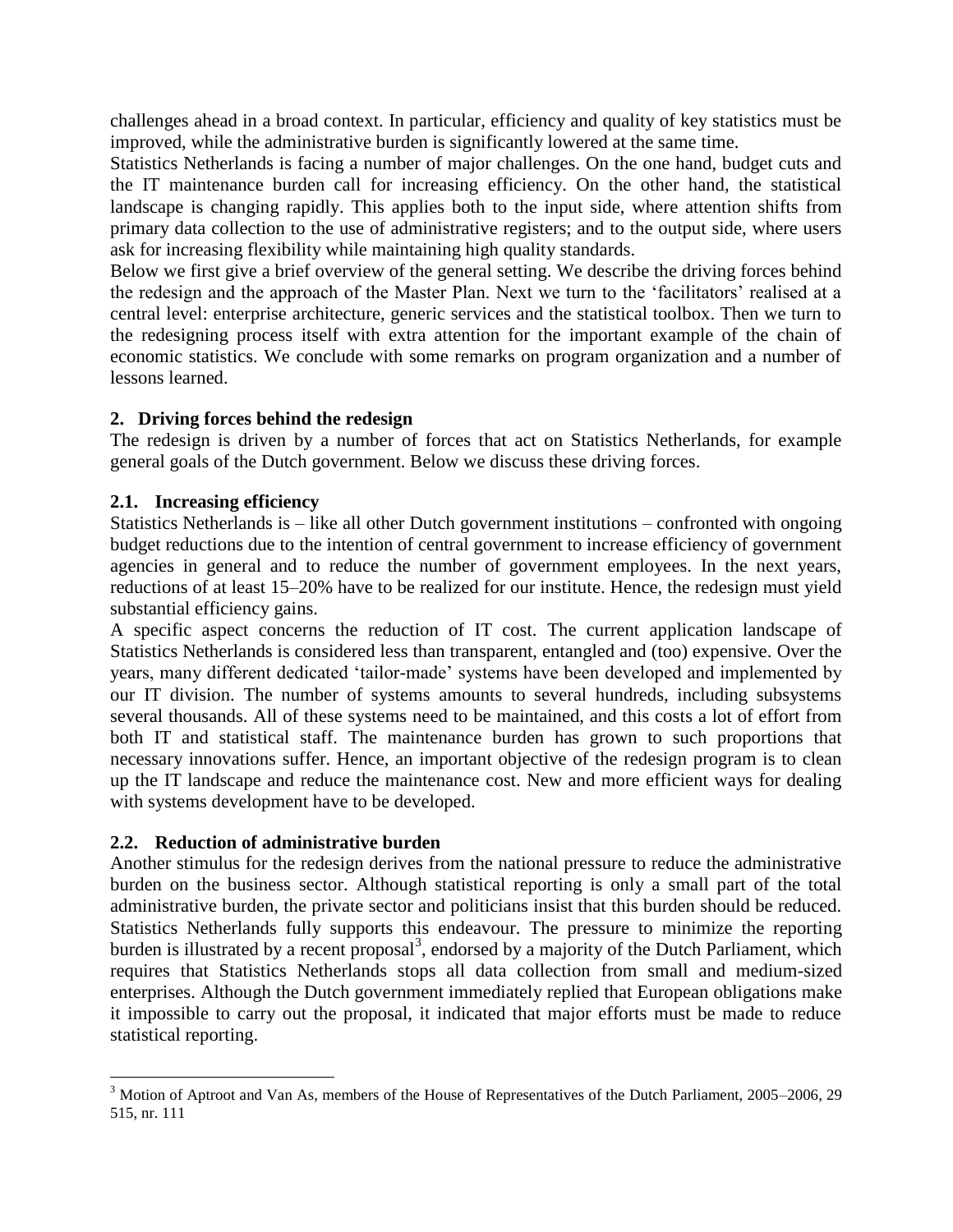# **2.3. Quality issues**

The quality of statistics needs to be improved, where quality is to be understood in a broad sense. For example,

- coherence between subsequent (monthly/quarterly/annual) estimates for the same variables;
- improved timeliness of publications;
- consistency between data on the same population;
- reproducibility of production processes;
- transparency of compilation methods,

are all aspects of quality in this sense. In particular for key economic indicators it is clear that steps must be taken to improve the current situation. Criteria need to be developed that facilitate guarding these quality aspects.

A specific quality aspect concerns flexibility and robustness. This applies both to the output and input side of the statistical process. On the output side, the increased complexity of society and the rapid changes it is going through imply an increasing demand for reliable statistical information. The focus is shifting towards thematically presented information providing more insight into how developments and sectors are related. Statistics Netherlands wants to speed up its flexible response to the changing needs for information. This requires combining data from various sources. On the input side, the increasing dependency on external data suppliers like register holders calls for quick and flexible responses to complications with external data, and at the same time the production process should be robust enough to cope with environmental fluctuations.

# **3. The Masterplan**

In order to stay in control of the competing challenges mentioned above, an ambitious modernization program, the Masterplan 'Rekenen op Statistiek<sup>24</sup>, was started in 2005. The original focus of the Masterplan was on reducing IT cost. Although this goal is still considered important, recently some of the other driving forces have come more to the front. In particular, the needs to increase general efficiency and to reduce administrative burden are now primary concerns. Accordingly, the focus of Masterplan activities shifts somewhat from time to time. Below we present some important elements of the Masterplan. Ypma and Zeelenberg (2007) describe the general approach in more detail.

One of the first steps in the Masterplan was the development of a comprehensive high-level enterprise architecture for Statistics Netherlands. It is service-oriented and serves as a reference framework for the future organisation of the statistical processes. All statistical processes will gradually be adapted or redesigned in such a way that they adhere to the architecture. The HEcS+ program described below is only one, though important, case.

In addition, projects were started aiming at developing a number of generic services to be used throughout the institute. First and foremost among these are the Data Collection Service, a newly created business unit that will take care of all statistical data collection within the institute; and the Data Service Centre, that will take care of storage and retrieval of important data. A first instalment of a toolbox to support statistical data processing has been decided upon and steps are being taken to further complete this toolbox.

 $\overline{a}$ 

<sup>4</sup> Counting on Statistics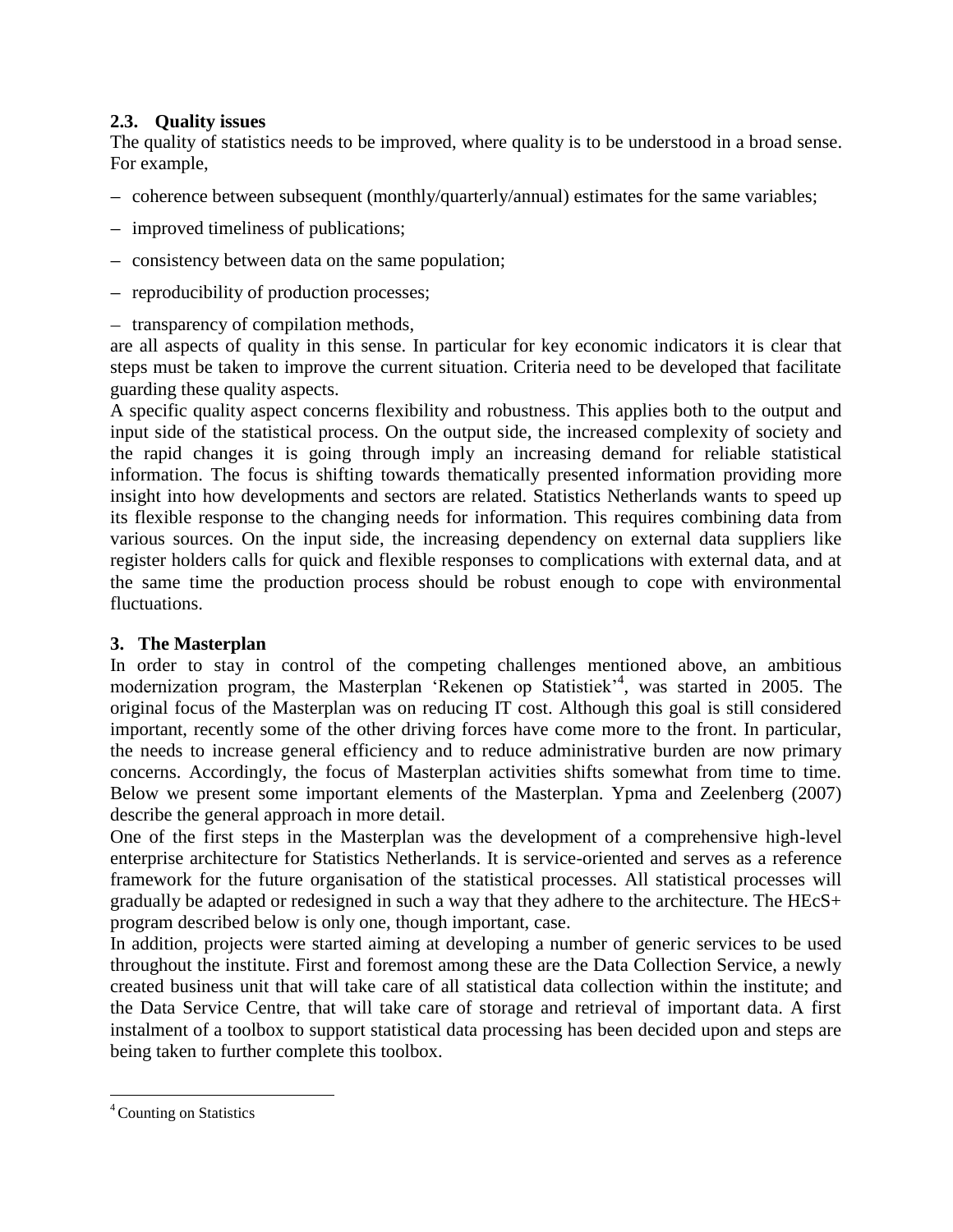With the construction of these prerequisites for the redesign under way, attention is shifting towards carrying out the actual redesign projects for the many production processes that are in place. Responsibility for these local redesigns essentially lies with local management, but resources for development, support and advice are also supplied at central level and distributed according to centralized prioritisation procedures.

An important condition on the side while carrying out the Masterplan is that business continuity must be guaranteed at all times, in particular the quality and timely delivery of those statistics that are legally compulsory must not be compromised in any way.

#### **4. The enterprise architecture**

The general ideas of the Masterplan are represented in a comprehensive enterprise architecture, consisting of an overall business architecture and a software architecture. It serves as a reference framework for the future organisation of the statistical processes and supporting IT systems. Most importantly, the new business architecture definitely leaves the old "stovepipe" approach, where each statistical process has its own relatively autonomous systems and procedures, for a more harmonised approach that unifies design and production concepts. The most striking feature of the new software architecture is that the traditional approach to develop new systems and applications in-house is abandoned in favour of an approach where COTS (commercial off-theshelf) software is considered as a first choice.

Work on improving and extending the architecture is still under way. For example, the original version of the architecture excluded the use of open source software. Since the open source model is now considered to have some clear advantages and also because the Dutch government has a policy of actively promoting the use of open source software, the architecture was adapted to enable the use of open source software. Another specific output category concerns access to anonymized micro-data for selected research partners, both on-site and remotely.

# **4.1. The IAF framework**

The enterprise architecture is developed using the Integrated Architecture Framework (IAF) approach. IAF is service-oriented, which makes the approach flexible and future-proof. It gives a concise, complete and practical overview of all relevant aspects. It is useful for the development of systems, but its main function is to show the relations and interdependencies of the organisation and IT in all its major elements. For many architectural efforts only part of it is of paramount importance. Still, the overall framework provides the right scope and positioning of the aspects and areas involved and the way they need to be included. The framework is applicable at enterprise level of architecture, as well as at domain and project level of architecture. It describes a basic design of the statistical process at an abstract level in terms of activities, functions and objects using a uniform terminology. Key elements of the architecture are expressed through a set of general principles that incorporate the goals of the Masterplan. Below we describe the key elements from a business perspective in somewhat more detail.

# **4.2. Output orientation**

Output requirements are leading in the (re)design of statistical processes. This implies that output needs to be specified at an early stage of redesign. Legal obligations, in most cases concerning European regulations, are to be met at all time. For other less formal output requirements it needs to be (re)assessed whether merit and costs match, observing the consequences of the driving forces described above.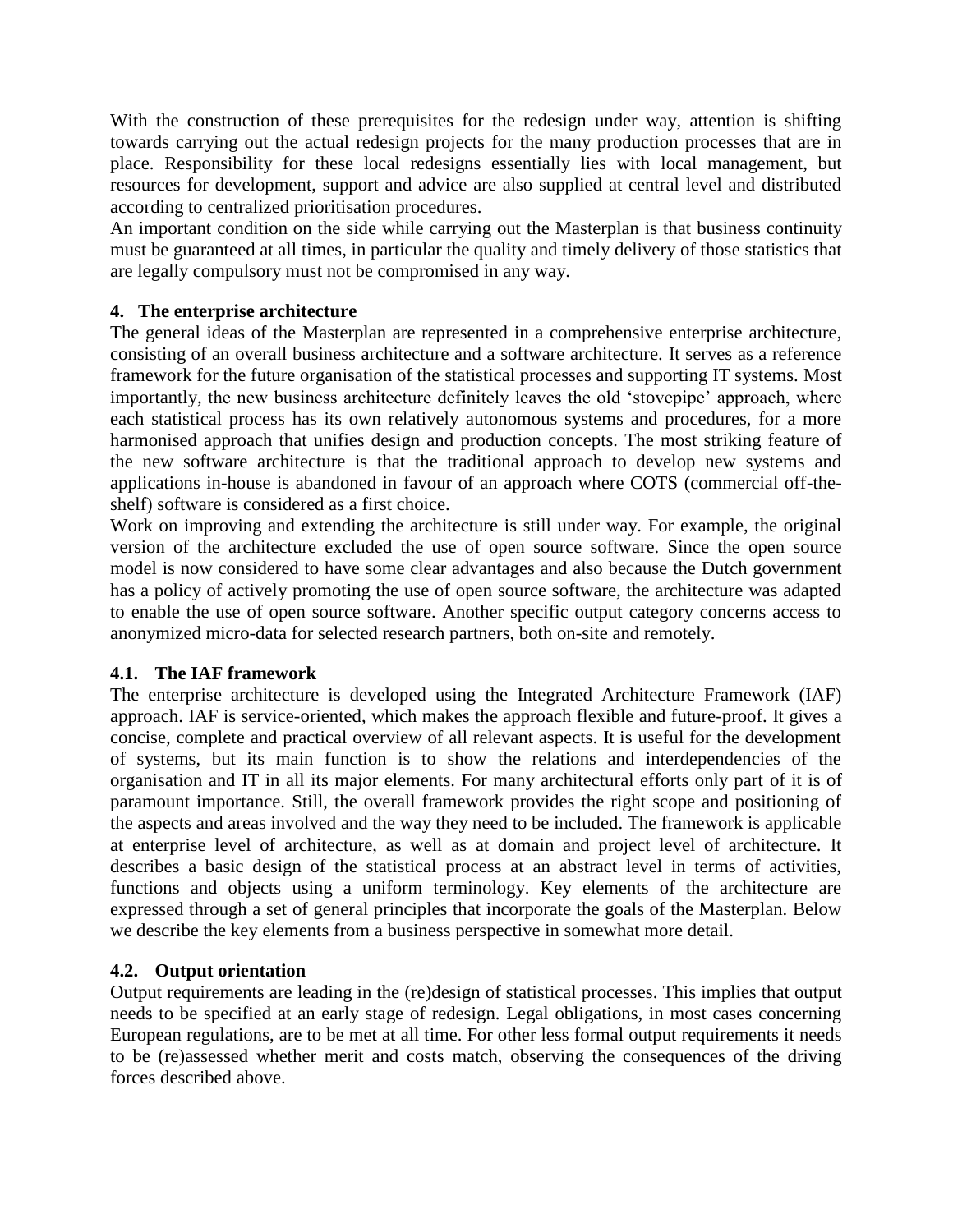An important new element in the output strategy of Statistics Netherlands is that the institute aims at responding more rapidly and flexibly to new or incidental demand for statistical information from society, in particular strategic relations. In many cases, information demand can be satisfied by re-using data that are already in-house, having been collected for another purpose. In other cases, specific contract research may be an option. This strategy is supported explicitly by the enterprise architecture, for example by the introduction of the notion of steady states (see below).

# **4.3. Chain orientation**

The statistical production process is modeled as a value chain<sup>5</sup> of coherent subprocesses operating between steady states. Every sub-process adds value to the data being processed. The chain for the statistical process consists of two elements: business activities and information products. Information products form the input and output of the business activities. At a high level of abstraction, the information products represent the objects and the business activities the processes that can be distinguished within the statistical process. If the processes are ordered in a logical manner, it is possible to represent the process chain in the form of the diagram in Figure 1. The diamond shapes represent the business activities (processes), whilst the rectangular shapes and file icons represent the information products (objects).

The schematic diagram of the process is static and does not do justice to the dynamic nature of the statistical process. That dynamism consists of repeatedly going through parts of the chain, depending upon the possibility of reusing processes and information products. Changes at the front end of the chain may have an effect upon the subsequent logical stages in the chain, but will not have a (direct) effect upon the things that preceded them in the chain. The onward dependency upon the chain is strongly determined by the extent to which re-use takes place at the start of the chain.

The chain orientation applies both to production and design processes. In a design process, the necessary data sources and required end-products are defined and specified and the production model of the activities to be carried out and the rules governing the production method are laid down. A production process involves working through a chain of activities in a logical sequence from data collection right through to publication. The process is carried out under the direction of the entire chain, in which the cycle plan, monitor and adjust/adapt are included.

# **4.4. Chain management**

 $\overline{a}$ 

It is imperative that production progress can be planned and controlled across the whole chain against quality and performance expectations. This implies that statistical processes should generate high quality process data in the form of audit trails, performance indicators, process logging and/or progress reports. When anomalies occur, necessary measures have to be taken through a system of chain management. For example, when the response rate to a survey is likely not to meet the predefined standards, the data collection process (or unit) must signal this to the client process (or unit) in time such that adequate measures can be taken. For example, either the collection efforts could be increased or the lower response rate can be accepted and dealt with by statistical techniques.

 $5$  Or rather, it is not a chain but a network of processes. Many cross-relations exist between processes in the chain.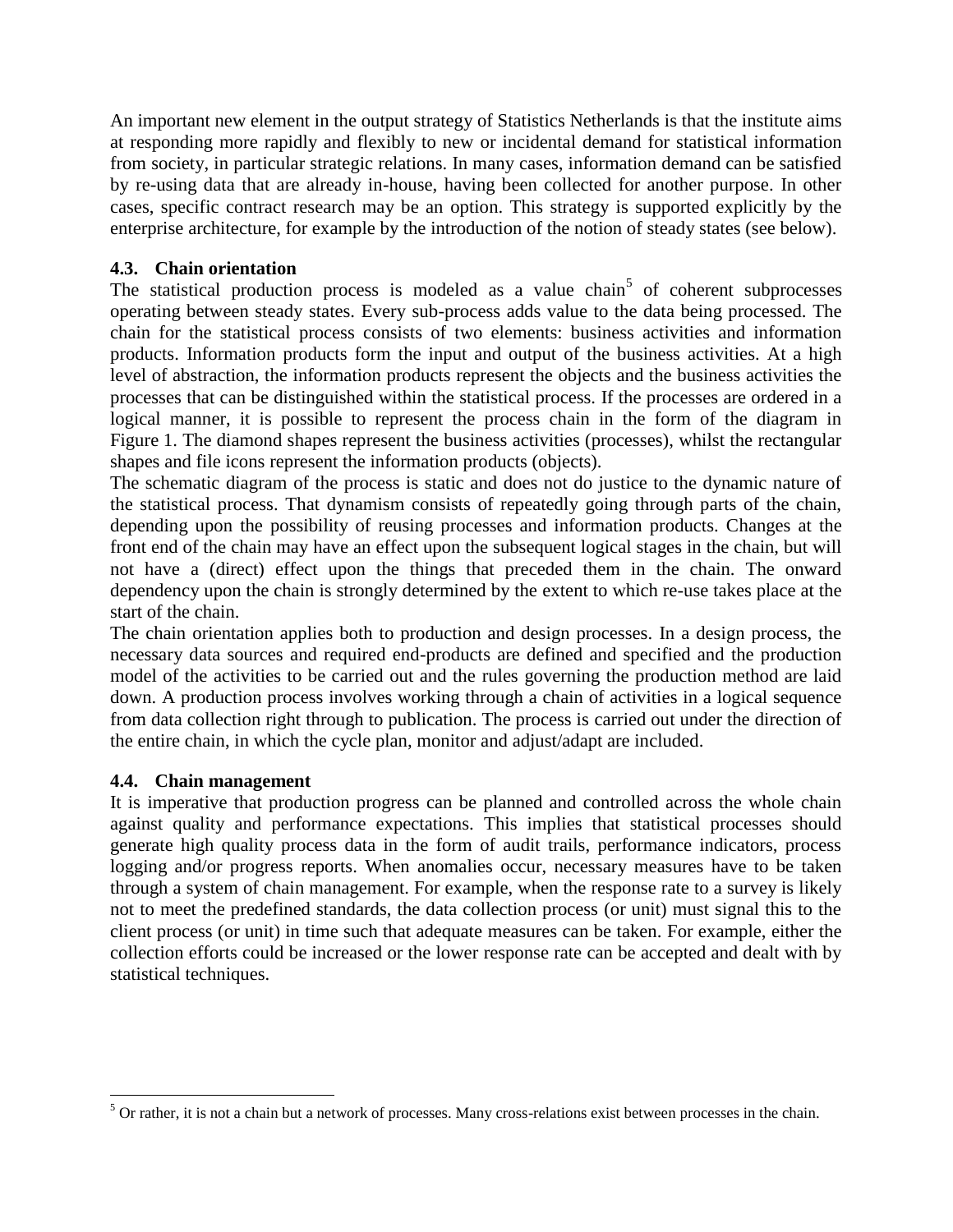

**Figure 1.** *Schematic representation of the statistical value chain, including the design process chain and chain management*

Chain management plays an increasingly important role, the more data collection shifts from primary (surveys) to secondary (registers) and as the integration of processes and statistics progresses. Re-use and mutual dependencies are increasing, as a result of which the statistical process is becoming ever more complex and harmonisation ever more difficult. As external dependencies increase, internal chain management will be influenced to an even greater extent by external factors.

#### **4.5. Steady States**

 $\overline{a}$ 

The architecture identifies a number of steady states for the chain of statistical processes. Each steady state contains data and accompanying metadata in an explicitly described state of processing<sup>6</sup> with predefined quality. For example, raw data obtained from a sample survey or from an administrative register are considered as a first steady state; output disseminated to the Statistics Netherlands website, press releases, Eurostat or other channels is considered as a final steady state. A number of additional steady states are identified between these extremes. Mutual use and re-use of source data and intermediary results is facilitated through interaction of the

 $6$  It is important to realize that steady states are a conceptual notion. It is tempting to visualize them as databases, and often this will indeed be the case, but it is not necessarily so.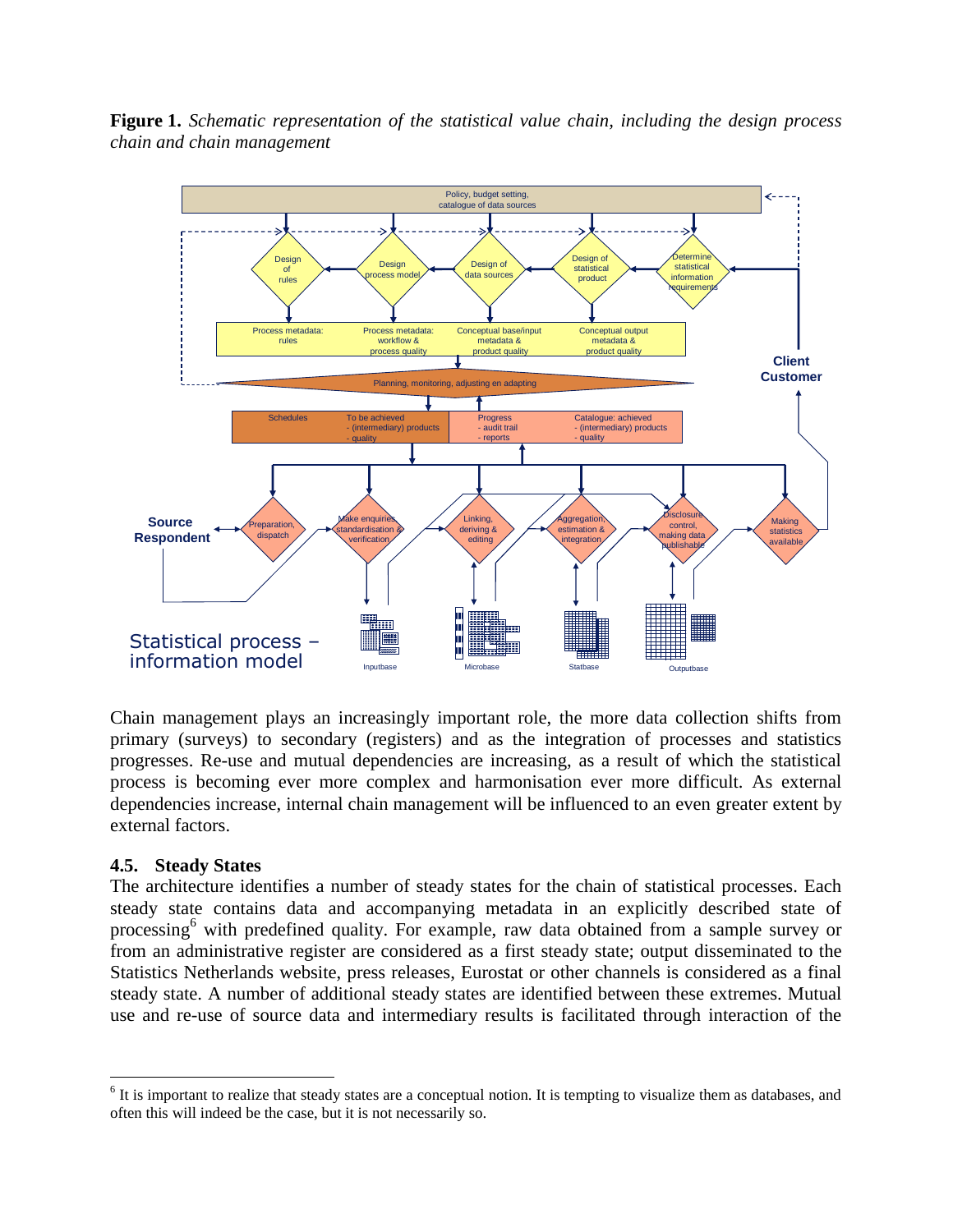steady states. At the same time, they guard the coherence of the whole statistical system. Furthermore, steady states play an important role in chain management.

Within the enterprise architecture, at first four types of steady states were identified: the *input base* for source data, the *micro base* for statistical micro-data, the *stat base* for aggregate statistical information and the *output base* for publishable data*.* Soon it became apparent that at least two further steady states should be identified: the *pre-input base* for untreated source data (in particular registrations) and the *post-output base* for data that have actually been published. The reason behind this lies in contacts with the outer world. For internal use, data are stored in a format that is standardized as much as possible (preferably open standards). However, external suppliers and external customers are not obliged to conform to these standards. In order not to burden the statistical production with a great diversity of formats and technical data models, the pre-input base and the post-output base were added to the architecture.

Steady states also play a role in version management. There is a trade-off between meeting agreed quality standards and timeliness of statistical output. This conflict can be solved by producing several quality versions of the "same" data set. The solution has a drawback, however: too many quality versions confuse the users. So, the number of different quality versions should be limited and designed in advance. A steady state may thus contain different versions of the 'same' data set when they have a clear role in the statistical process, for example preliminary next to definitive estimates.

The idea of explicitly distinguishing steady states seems to be new for a statistical enterprise architecture. Thus the fact that statistics production is essentially all about transforming data and/or metadata, according to well-defined procedures, is explicitly acknowledged.

# **4.6. Rule-driven processing.**

One of the architectural principles reads

*'The formulation and maintenance of rules is a statistical activity that is carried out separately from the systems that ensure the automatic generation of data.'*

Although this principle may seem a natural requirement, it is not. In many legacy systems the rules are hard-coded in such a way that it is difficult to apply even the slightest modifications. For example, legal and administrative rules applying to wages, salaries and social benefits are often changed. This implies that source data for income statistics are changing as often and thus, the processes and supporting systems relying on these sources are also subject to frequent changes. In the traditional approach this leads to cumbersome change procedures. Change requests first have to be specified by subject matter specialists, then implemented by IT staff, and the system changed accordingly has to be tested by both IT staff and subject matter specialists.

The rule-driven approach simplifies the situation by allowing subject matter specialists to implement changes all by themselves without need to rely on IT staff. Rules for processing must be documented explicitly and stored externally to the IT applications, which then act simply as rules engines to execute the rules. This should allow for relatively quick changes to the rules, if necessary. Moreover, this approach is expected to contribute significantly to the Masterplan goal of IT cost reduction.

# **4.7. Domain architectures**

The enterprise architecture described above serves as a blueprint for the whole institute and thus lacks sufficient detail for more specific domains. For example, the data collection domain is only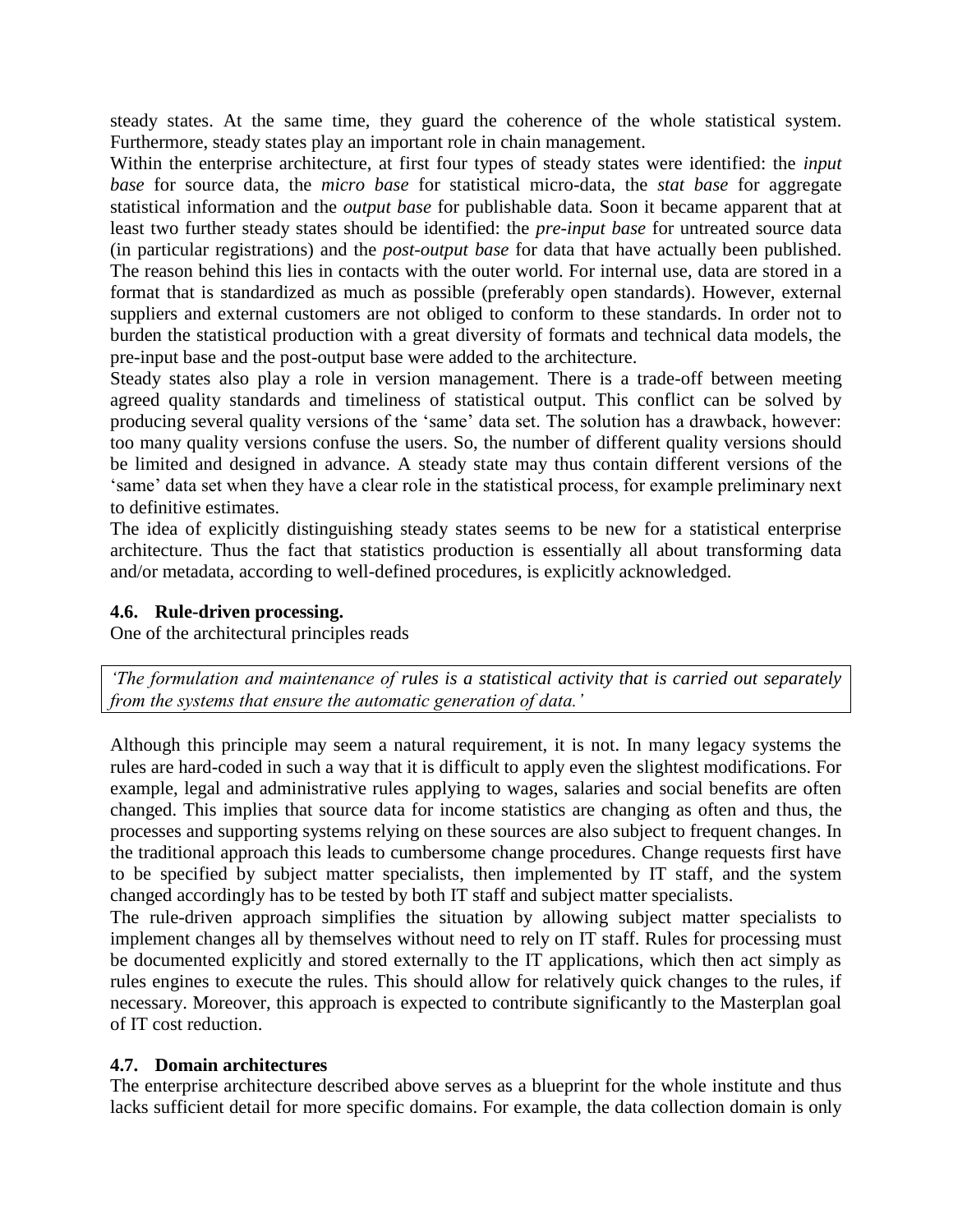described sketchily in the enterprise architecture. When preparations for a generic data collection service were started, the first project (early 2006) was to elaborate a more detailed architecture for the data collection domain, within the context of the IAF framework. This domain architecture has helped to determine the scope of data collection and also to establish a common language to unite all local data collection dialects.

Other specific domain architectures relate to the output domain, the Data Service Centre, the statistical throughput process and the chain management process. A specific statistical example is the domain architecture for the chain of economic (GDP-related) statistics, which is described below. The latter example can as well be considered a high-level project architecture. Similar high-level project architectures have also been established for other large redesign programs like the redesign program for Consumer Price Indices and the redesign program for Demographic Statistics.

#### **4.8. IT architecture**

Since this paper focuses on the business side of the Masterplan, we will only briefly touch upon the IT part of the enterprise architecture. The IT architecture applies both to software solutions and the underlying infrastructure. Like the business architecture, the IT architecture is formulated in the context of the IAF framework. Of course, business and IT architectures are fully aligned.

Again, important elements are formulated through key principles, see Project Group Architecture (2007). For example, both solutions and supporting infrastructure are required to be scalable. The IT realization of business services should follow a service-oriented approach that facilitates reuse of components, both on the software level and below. Another important principle is that when new solutions are needed, first re-use of already existing solutions should be considered and then solutions derived from COTS (commercial off-the-shelf) packages.

Especially the latter principle constitutes a major departure from the approach in the past, where custom-built applications were usually developed in-house by own IT staff. This approach is now abandoned because it is not cost-effective and, moreover, it is not feasible to keep up with the rapid succession of technological innovations in the IT field. In the new situation buying goes before making. Major parts to be made will be put to the market to be built according to specifications by an outside partner.

#### **4.9. The methodology series**

In parallel to the development of the enterprise architecture, a series of preferred statistical methods is being documented. This series consists of methods and techniques that are commonly regarded as sound and sufficiently applicable in common statistical production. This will lead to a fairly complete documentation of all methods that are in use at Statistics Netherlands.

All methods are described according to a standard format that includes suggestions for use, as well as limitations and prerequisites. The descriptions are not meant to give a thorough scientific exposition, but they give enough information to a developer of statistical processes. They are reviewed internally and then published on a dedicated intranet site. In future, the methodology series will be made publicly available on the Statistics Netherlands internet site.

Reason for development is twofold. The first goal is to document the way that statistics are being produced in a transparent way for the users. The second goal is to gradually drive statistical production processes to use methods that are included in the methodology series. This is particularly relevant for designing or redesigning processes. The second goal is much more ambitious and will have be to be pursued with care. It requires some allowance for exceptions that undoubtedly occur and also calls for proper maintenance of the methodology series: on the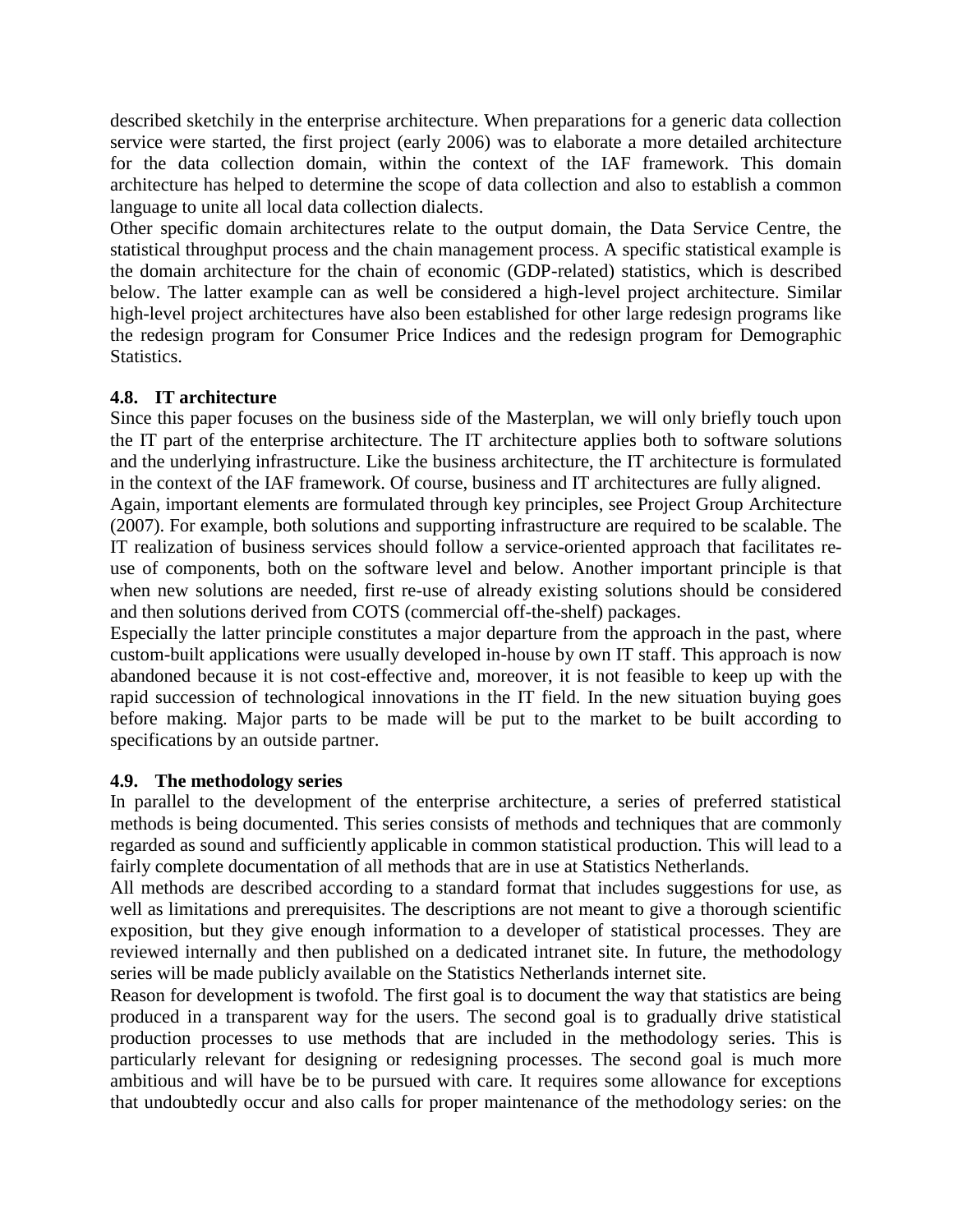one hand, methods may become obsolete and on the other hand, new methods may need to be included.

#### **5. The data collection service**

In line with the enterprise architecture a single business unit is being created for data collection. This unit will take care of all statistical data collection within the institute, including related logistics and administrative issues, such as reminding late respondents and data entry. All modes of data collection will be addressed: including web-based surveys, field interviews, and paper questionnaires. A special unit will be assigned to register handling. Other statistical units will thus be able to concentrate on their core business of data processing.

#### **5.1. Approach**

The data collection unit is being positioned as a generic service. The service interacts with their (subject-matter oriented) clients, data processing units, by means of so-called *data collection orders*. These orders are standardised forms that for example specify the size of a survey, collection modes, non-response rates allowed, and the time frame within data collection should take place. The task of actually formalizing data collection orders is carried out by an intake organisation inside the data collection unit, based on agreements discussed with their clients. Within the specifications agreed, the data collection service is free to organise its own ways of working. This applies for example to organising various kinds of staff resources in an efficient way.

The data collected by the service is delivered to the respective clients in a raw state (without further processing). In this sense the data collection service is a 'dumb' service: it simply collects what it is being told to collect, without knowledge of the content. This implies that in case it appears necessary to re-contact data providers with questions on what has been reported –for example, when possible errors are identified in editing or analysing survey data– the subject matter unit concerned should do this.

# **5.2. Organisation**

 $\overline{a}$ 

In the past, subject matter-oriented business units usually took care of their own data collection. In a major reorganisation of Statistics Netherlands in 1999–2000, this traditional stovepipeoriented approach has already been partly abandoned and the organisation of statistics production has already become more process-oriented. Logistic and administrative processes were generally carried out by dedicated units, but still managed on a decentralised level.

As a first step of centralisation, all local units that were identified as having data collection as their core business were brought under a single management. As a second step, a new organisational structure was created and staffed with people from the centralised local units. This new organisation will first operate on an pilot basis. After some time, when the new situation is evaluated positively, it will be approved formally. This formalisation will probably coincide with a major reorganisation of the entire institute that is envisaged for the near future. The new unit is expected to yield large efficiency gains<sup>7</sup>.

 $<sup>7</sup>$  The efficiency target is to reduce the current data collection formation of 336 fte (including field interviewers) with</sup> 70 fte. Outside the direct scope of the new unit, an additional 27 fte effciency gain should result from the new data collection strategy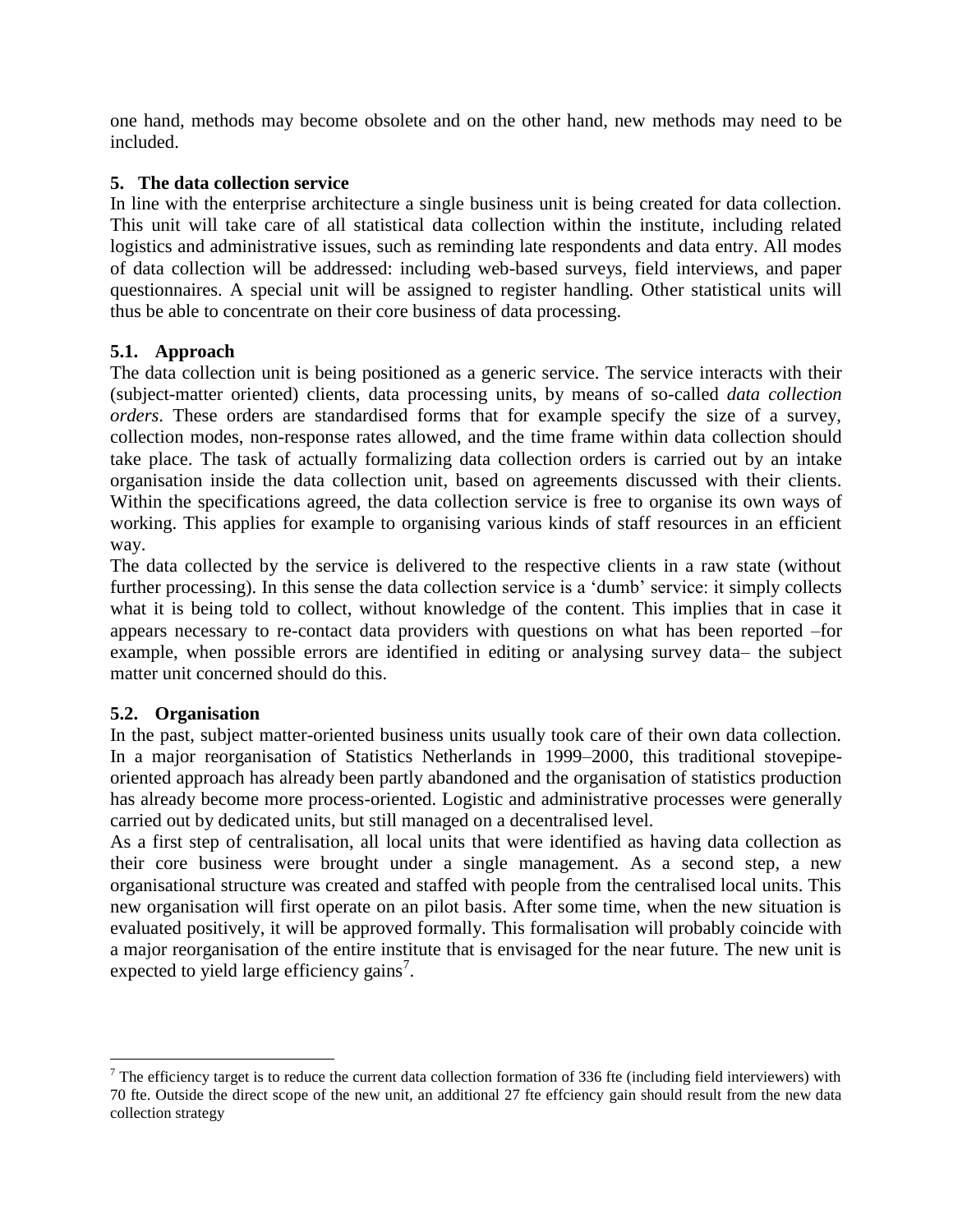**Figure 2.** *Pilot organization of the Data collection service*



#### **5.3. Data collection tools**

Data collection is a separate discipline and requires its own set of tools. Coming from a decentralised situation, it is natural that the legacy toolset is somewhat heterogeneous. For example, in order to manage contacts with source data providers, three main CRM (customer relations management) systems were used, all of them tailor-made and developed in-house. It was decided that these systems should be replaced by a single CRM application to be based on COTS software. Mid 2008 the development of a Siebel solution has started. It is planned to be completed by 2010 in two stages.

The full transition to the new CRM application will take 2–5 years. An important difficulty that has to be overcome is that all three legacy systems contain additional functionality, like process management facilities. This kind of functionality is outside the scope of a pure CRM application and will therefore not be included in the new Siebel system. To make sure that ongoing production processes are not disrupted, additional measures must be taken to ensure continuity. It even turned out to be necessary to develop a legacy system further, in order to guarantee production of critical statistical output.

In order to support the core primary data collection processes, it has been decided to standardise on the survey tool Blaise, developed in-house. This should cover the whole spectrum of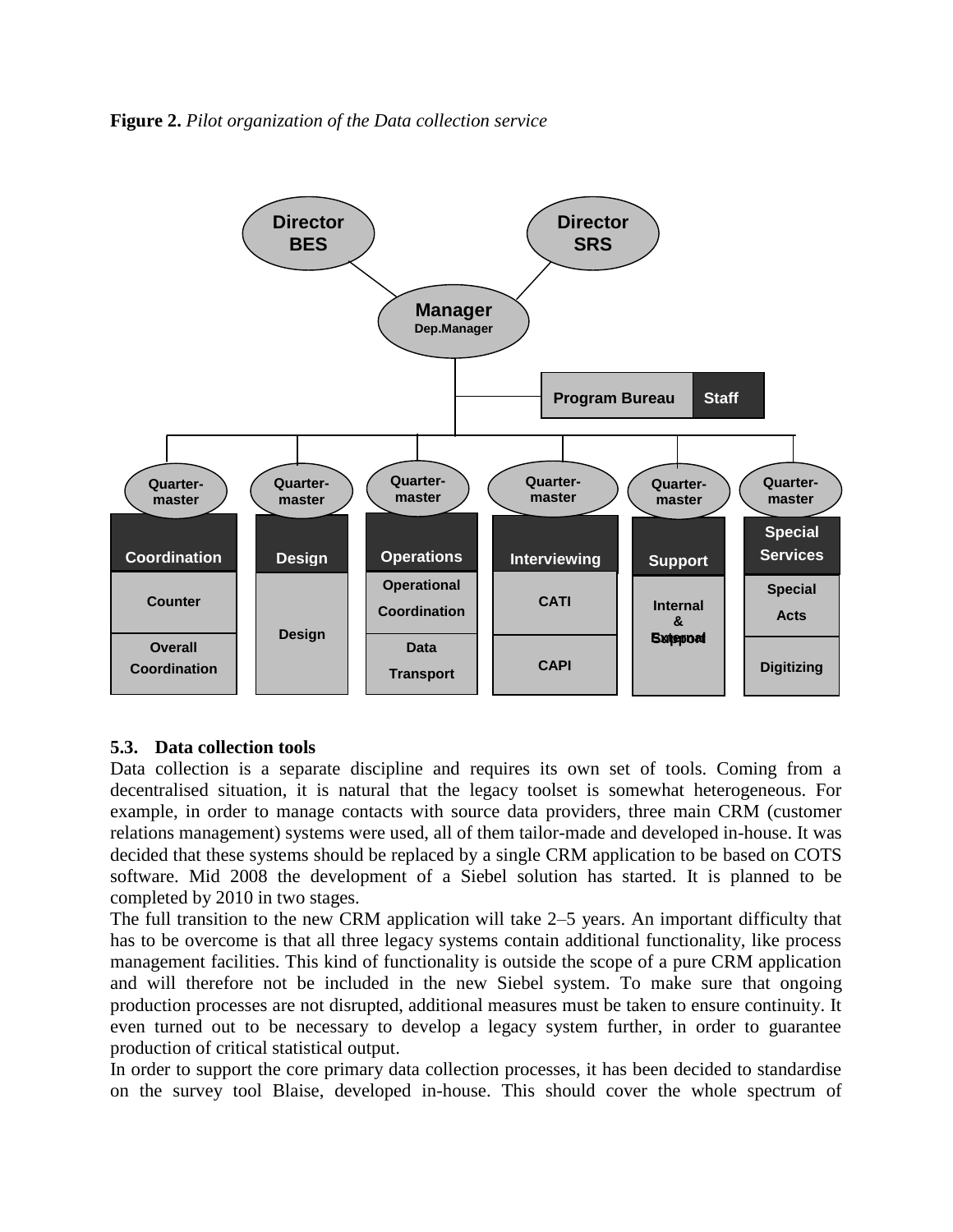questionnaire design, building and maintenance. This means for example that new facilities for E(lectronic)–surveys and XBRL-based reporting should only be developed for this tool.

# **6. The Data Service Centre DSC**

In order to facilitate the exchange of statistical data and metadata between internal users, a dedicated Data Service Centre (DSC) is being created. Like the Data Collection Service described above, it is being positioned as a generic service. The main functions the DSC provides are storage and retrieval of statistical data and associated metadata. This refers in particular to data and metadata associated with the steady states that have been identified in the context of the business architecture. Standardised tools for access of the DSC are being developed.

A leading principle of the DSC is that data should be collected, not delivered. That is to say, sets of statistical data (so-called steady states) are made available to internal users in a standard format and accessible via a catalogue. An authorized user who requires a DSC data set can retrieve this set and is responsible for transforming it into a suitable format and further processing himself. Making data available to *external* users is part of the dissemination strategy of Statistics Netherlands and is not a primary DSC responsibility.

#### **6.1. Approach**

The Data Service Center (DSC) collects the definitive statistical data. Note that DSC"s data storage not only concerns the published data, but also the "frozen" intermediary datasets (both microdata and aggregates) that have led to the published data. From the moment these data and associated metadata are being stored in the DSC, they are accessible to any authorized user inside Statistics Netherlands. To be precise, all internal data exchange will be channelled through the DSC service.

Needless to say, all data that are ultimately stored in the DSC are first handled by statistics compilers during their normal production process. During the processing period, the data are still in a dynamic state which is not yet suitable for DSC storage. Local databases will store the data at that time.

The DSC has two main functions. First, data can be shared throughout Statistics Netherlands, which enables statistics compilers to re-use data produced by others for their own production processes. Second, it functions as a permanent archive of data that can be used to reproduce statistical results. In order to perform these functions, the DSC offers a number of elementary services to manage, query, search and access its content. In addition, it provides some supporting services that are needed to e.g. secure the statistical data and its descriptions against misuse. Like the Data Collection Service, the DSC is a "dumb" service in a certain sense. It has no subject matter knowledge of its content. Ownership of its content remains with the party that originally provided the data –unless otherwise decided– and only the owner can decide about authorisation rights.

# **6.2. Metadata**

According to one of the guiding architectural principles there are no statistical data without metadata. This principle is enforced by the DSC: it simply refuses data that does not comply.

Originally, a Metadata Service Center (MDSC) was planned alongside the DSC as a generic service in its own right, although it is of course closely linked to the DSC. For example, populations and classifications applicable can be defined independently of specific datasets. Later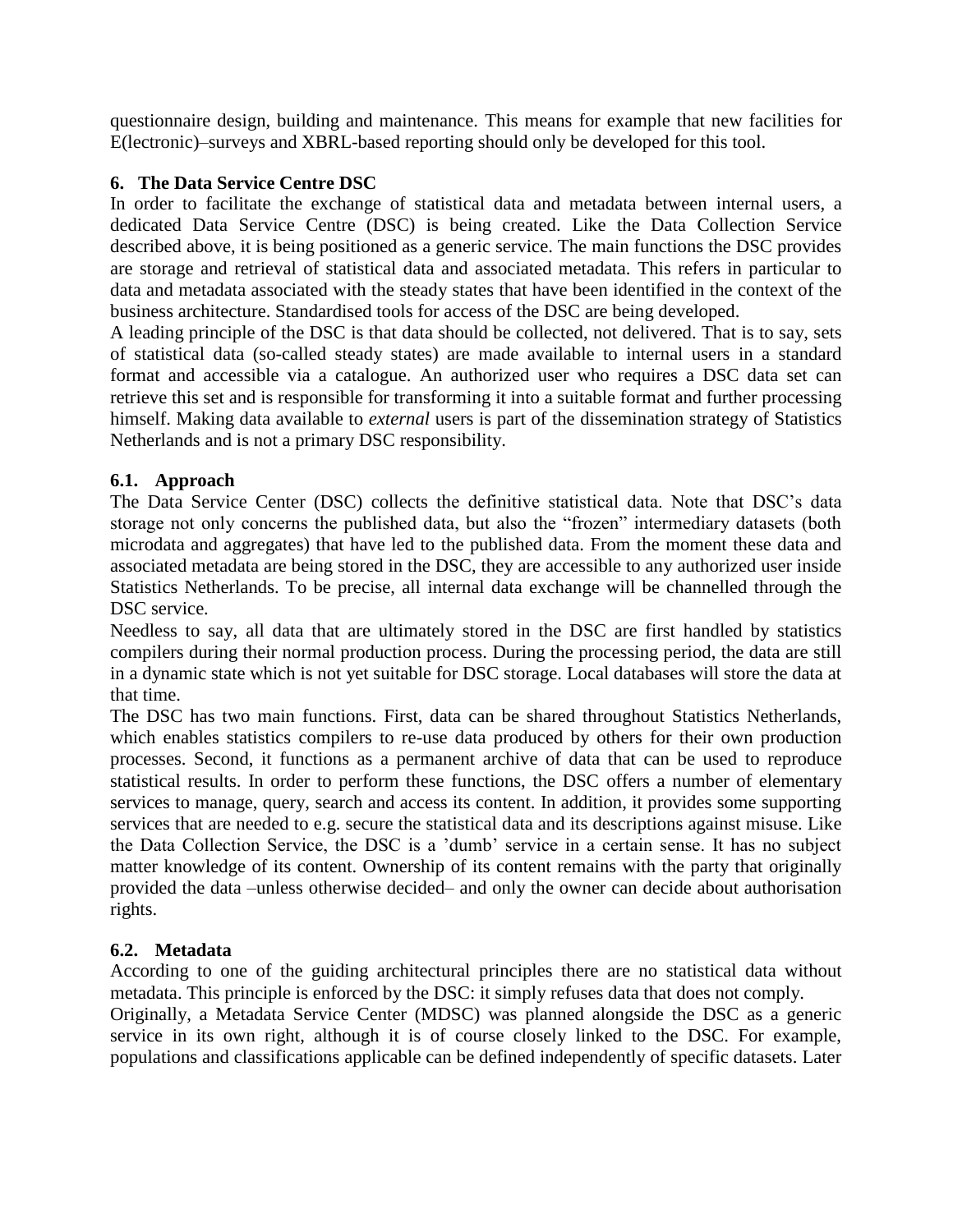on it was decided to integrate DSC and MDSC into a single service<sup>8</sup>. The main function of the MDSC is now to serve as a catalogue for the DSC, in order to ensure that all statistical data are described appropriately. For all data offered for storage in the DSC, associated meta descriptions are loaded into the catalogue. Thus any internal stakeholders may utilize the catalogue to search for data that may be relevant for their own statistical process, but are produced elsewhere in the organization.

Ultimately the catalogue should handle various kinds of metadata. During development of the DSC most attention has been paid to conceptual metadata, that is metadata relating the statistical data to real-world concepts and allowing the user to understand and interpret the statistical data. This kind of metadata is considered the most important from a user perspective. A model was developed for conceptual metadata that deals with both micro-data and aggregate data. This model is explicitly linked to the enterprise architecture. A variant of the same model, dealing with data in a dynamic state, is under development and will be implemented eventually in the Digros tool.

Besides conceptual metadata, DSC distinguishes structural metadata and managerial metadata. Structural metadata are meant to describe the structure and the presentation of statistical datasets from a user perspective. This may involve the heading of a dataset, the choice of the variable names, the syntax of variables, keywords, and so on. The purpose of managerial metadata to administrate the owner of the dataset and its users or subscribers. This type of metadata is important both to manage the authorization and authentication process in view of securing datasets and from a chain management point of view.

# **6.3. IT support**

The creation of a DSC is a non-trivial task. It touches upon many aspects of statistics production and affects many parties in the institute who all have their own interests and goals. This nontriviality is reflected in the development of IT-tools supporting DSC. From 2007, steps were taken to realize a full DSC system based on COTS components to be supplied by external partners. In 2008, however, when the first version of the system was tested it appeared that the approach was too ambitious. The approach was downscaled and it was decided to expand DSC functionality gradually using a step-by-step approach. Only after a step has been tested thoroughly and put in production, the next step is taken up.

From 1 January 2009 a first version of DSC has become operational, including a meta system based on Documentum. This first version has limited functionality and for example, only supports micro-data. Support for aggregate data is scheduled for early 2010. The road to be taken further depends on experiences and perceived needs. Many questions relating to the future service level of DSC have to be answered along the way, based on efficiency and usability considerations and practical restrictions. For example, will DSC in future only provide retrieval services for 'full' data sets or will it also offer a selection service? Should DSC offer a linking service for data pertaining to the same population but coming from different data sets? Is a notification service useful, announcing the arrival of new data to subscribers? Is it a DSC task to achieve a certain level of coordination (see Willeboordse, Struijs and Renssen, 2005) between data sets?

One of the main practical restrictions concerns the amount of storage needed by DSC. Statistics Netherlands has over the course of 2008 and 2009 outsourced its IT infrastructure, including virtualisation of workstations. This means also that all data are stored in a data warehouse

 $\overline{a}$ <sup>8</sup> A bit confusing, the resulting combination of DSC and MDSC is also called DSC.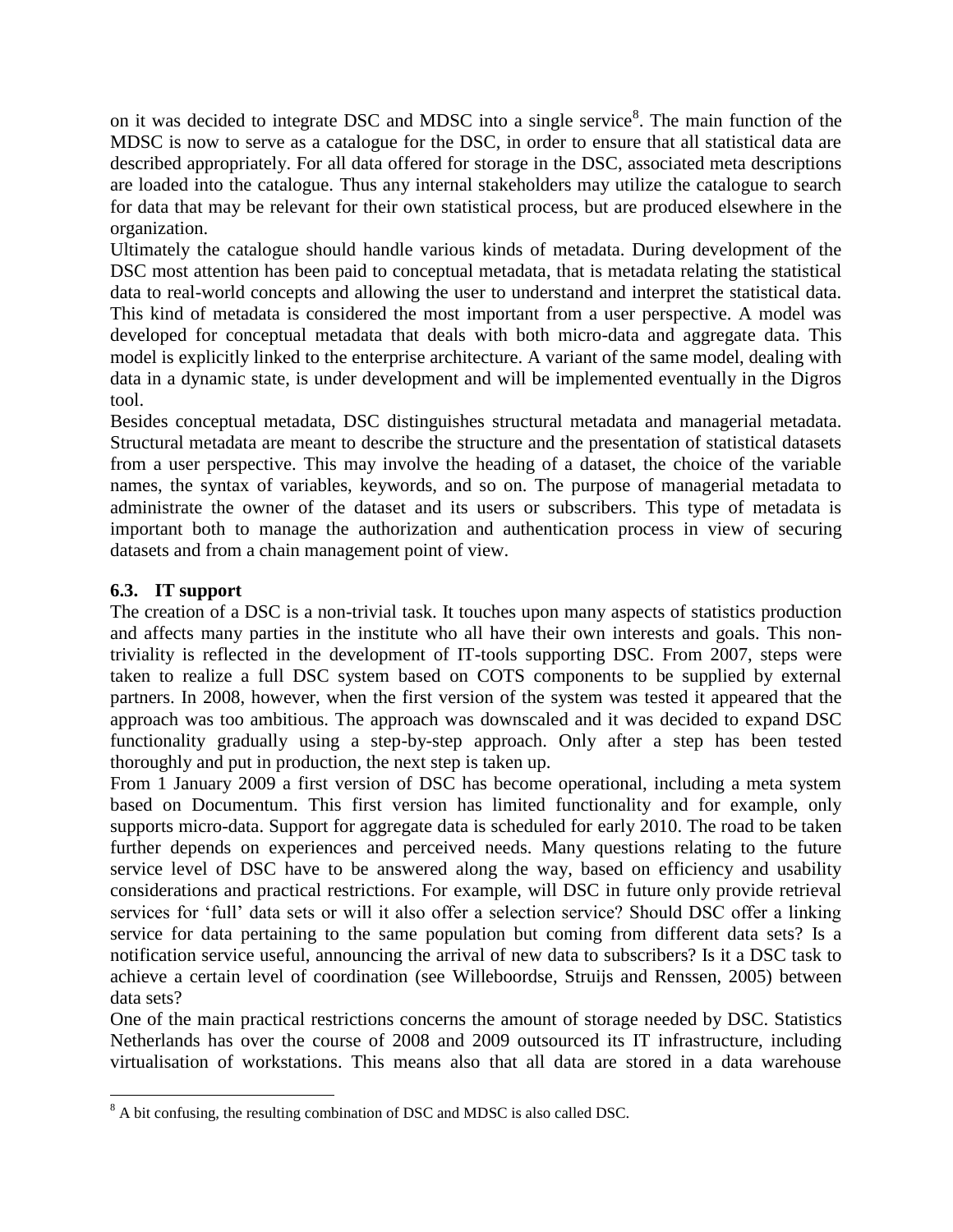maintained by an external party. Rough estimates indicate that future capacity of the data warehouse will not suffice unless measures are taken. Some of these measures inevitably relate to the amount of data to be stored by DSC. For example, what data are kept and for how long, and whether it is allowed to compress data, which reduces storage but increases access times.

# **7. Statistical data processing**

Broadly speaking, the domain of statistical data processing contains all activities (including monitoring) that are required to convert the collected statistical data from the pre-input base into either a publishable file of micro-data or a publishable table of aggregate data in the post-output base. A distinction can be made between processes that intrinsically improve the data and processes that do not. A process of the former type typically consists of collecting data from a certain steady state (in the input base, micro base or stat base), checking the quality (optional), statistically improving the data, checking the quality again and, if approved, returning the data to a different steady state (micro base, stat base or output base). This constitutes the statistically relevant core of data processing that will be elaborated upon in this chapter.

Data processing between the pre-input base and the input base consists merely of processes that do not intrinsically improve the data, such as executing technical transformations of formats and deleting unwanted data. Similarly, data processing between the output base and the post-output base consists of customer-specific processes that do not intrinsically improve the data either. Examples include technical transformations of formats, making selections tailored to an (external) customer, and recoding. Writing press releases is another typical activity that could be placed between the output base and the post-output base.

# **7.1. Basic process steps and the toolbox**

The statistically relevant core of data processing occurs between the input base and the output base. Usually a wide variety of activities must be carried out in order to obtain useful statistics from source data. These activities typically depend on the nature of the data and the goals of the compilation process at hand. Nevertheless, some general recurring elements can be identified.

The underlying idea for standardization of data processing is that most of the processes can be built up from a list of basic process steps or rather elementary business function, and that each business function can be implemented using a limited number of standard tools. The selection of standard tools depends on the statistical methods that are required for data processing. This yields an important connection to the methodology series (see above). A first rough draft of a list of elementary business functions was drawn up by Renssen, Wings and Paulussen (2008). In a research project in 2009, this list has been completed and refined further.

The question remains which tools are preferred for a given business function. Obviously, the preference depends on the business context in which the tools are to be used, such as education level and experience of staff members, size of datasets to be processed, processing frequency, and complexity of the methodological solution. The choice will also depend on total cost of ownership, technical considerations like the facilities offered by a tool to link to other systems, and architectural requirements like abilities to allow for rule-driven processing and to separate design from implementation.

All tools currently in use plus a number of additional tools were rated by Renssen, Wings and Paulussen (2008) according to several criteria. Two of these were critical: the tool *must* be able to handle metadata and the tool *must* be able to separate design and implementation. Mainly based on the critical criteria, a first instalment of the toolbox was proposed, consisting of 18 preferred tools (see Box 1). In Box 1 both general and specific tools are included. General tools are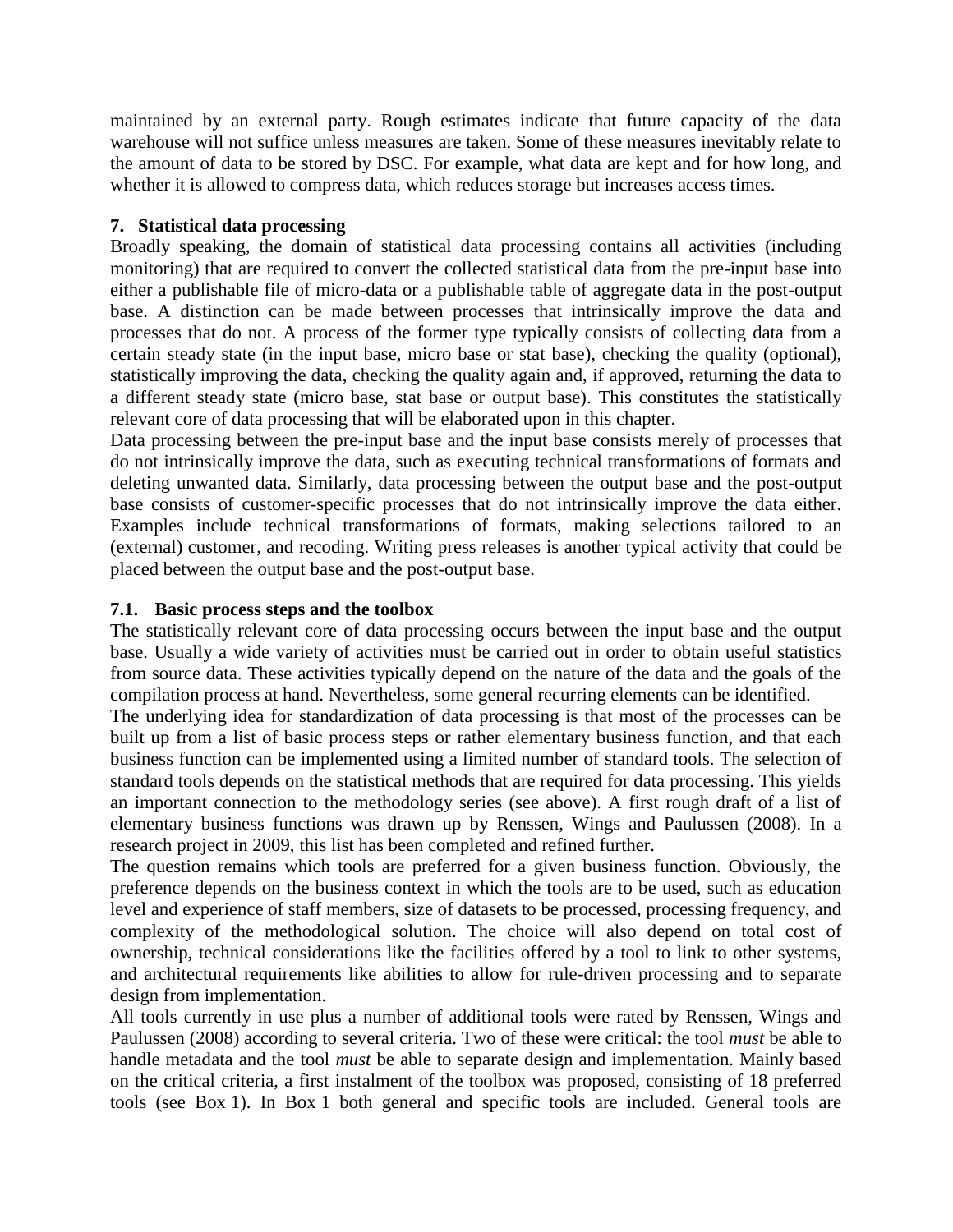required for virtually all forms of processing, as distinguished from specific tools that cover niches such as statistical disclosure control, matrix algebra and seasonal adjustment. Note that this toolbox is meant to provide the statisticians with tools that enable them –to a large extent– to specify and implement their own processes, such that involvement of IT staff can be minimized. The IT department still keeps its own set of tools for software development and related tasks, but these tools are –as before– not available to non-IT people.

Box 1. First instalment of the toolbox

*General tools: Clementine, Manipula, RuleBurst, SPSS*

*Specific tools: μ- and τ-Argus, Bascula, Blaise, BizTalk, Classification server, Documentum, JC, PES, Quat, SharePoint, Siebel, Slice, Characterization module, X12-Arima* 

The criterion that eligible tools must be able to separate design and implementation refers to the architectural principle on rule-driven processing. In order to accommodate the rule-driven approach, three new tools were selected: Clementine for statistical ETL (extraction, transformation and loading of data), BizTalk for BPM (Business Process Management) and RuleBurst for BRM (Business Rules Management). In fact, other tools in the toolbox can also be considered ruled-driven. For example Blaise comes with its own scripting language.

Note that commonly used tools like Access and Excel are absent from the toolbox, because they do not support the critical criteria.

The toolbox approach and its first instalment have been approved at the level of the Board of Directors and was accepted surprisingly quickly by statisticians and developers. In order to manage tactical and operational decisions on the toolbox, a Configuration and Change Management Board has been set up consisting of the heads of R&D departments and the business and IT lead architects.

# **7.2. Blind spots**

 $\overline{a}$ 

For several reasons, the first instalment of the toolbox is not complete. The set does not cover all business functions and methods and thus contains blind spots<sup>9</sup>. Furthermore methodological innovation, e.g. new estimation techniques, may require additional tools. Additional projects are needed, not just to fine-tune and secure the future set of tools, but also to establish for each preferred tool the relation to a business function and one or more statistical methods.

An important reason for the blind spots is that, until recently, mostly tailor-made IT systems were developed to support a specific statistical process. This applies in particular to those areas where relatively much specific subject matter knowledge needed to be incorporated. Examples are data editing and estimation, where applicable rules are usually very specific. In many cases, these rules were hard-coded and thus "hidden" in the IT systems. This leads to systems that are not transparent and also difficult to maintain. A second reason is that in a few cases existing tools are considered technically obsolete and need to be replaced by more up-to-date alternatives. A third reason is that some tools are used outside the scope for which they were initially intended. Blaise is a good example: due to its powerful possibilities and adaptability, it is sometimes used as a "Swiss army knife" far outside its intended scope.

<sup>&</sup>lt;sup>9</sup> On the other hand, duplication may also exist among the 18 preferred tools. But this is subtle: some tools might be considered duplicate from a functional point of view, but different (and possibly complementary) as regards performance, manageability, adaptability, usability, etc.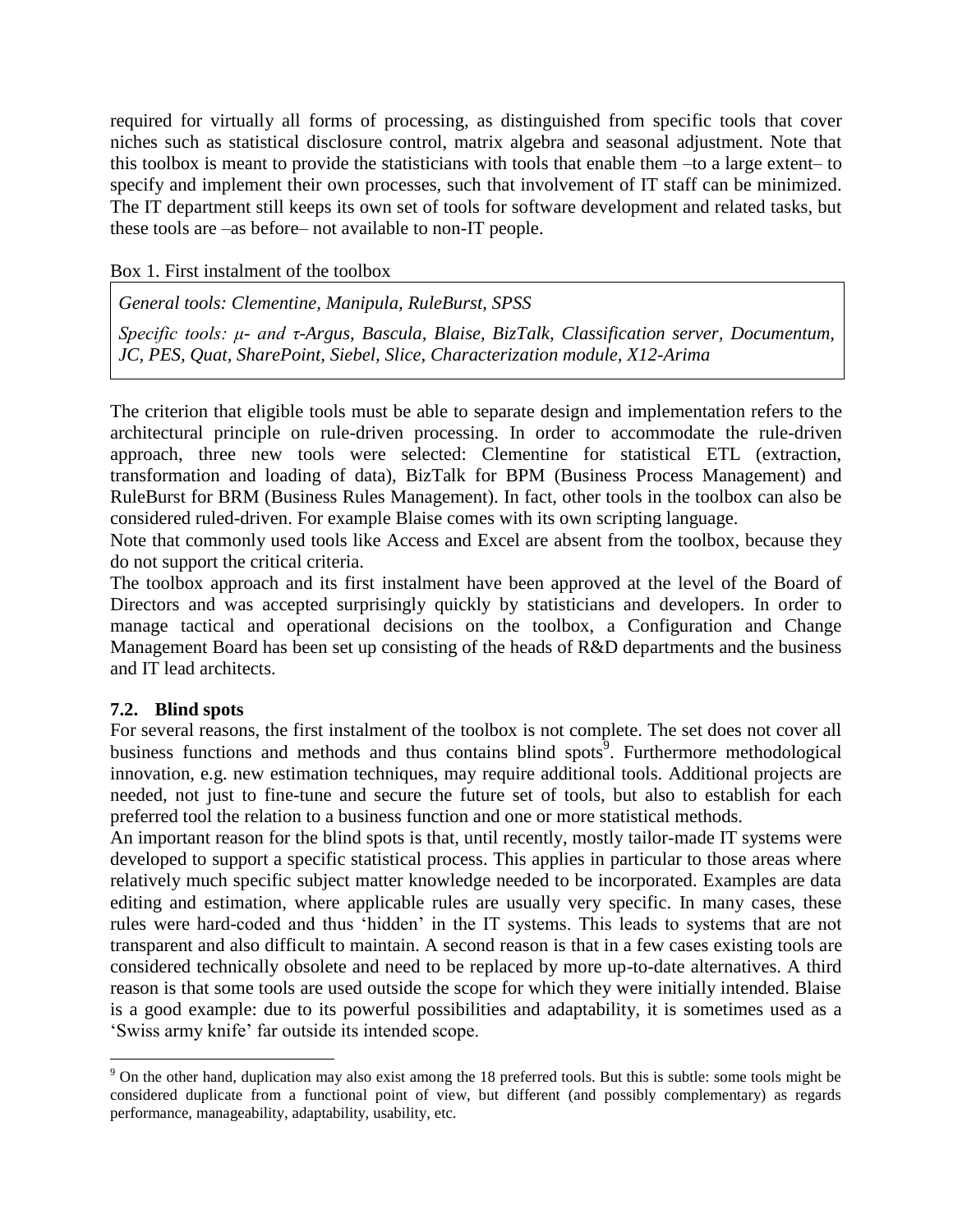It is possible that further investigation yields that other tools currently in use cover some of the blind spots, but probably some blind spots are genuine and should be covered by new solutions. Hence, it is worthwhile to explore whether COTS solutions exist, or whether development of new generic solutions for these blind spots is feasible. These solutions are then to be added to the set of standard tools. In particular, new solutions chosen should be in line with the rule-driven approach of the enterprise architecture

Statistics Netherlands intends to put significant resources into further elaboration of the toolbox, based upon the approach sketched by Renssen, Wings and Paulussen (2008). Already some areas are defined where common tools should be developed. For example, MacroView is developed to become a generic tool for top-down analysis and editing. This tool is scheduled to be applied in the HEcS+ program (see below) and the redesign program for transport and traffic statistics. Further examples include a generic tool for interactive (manual) data editing; a generic database approach (Digros) for dynamic data (i.e. data being processed before they reach DSC); and a tool for gluing together different process steps. All these tools are developed in a Statistical Informatics program consisting of a number of relatively small projects.

#### **8. Redesign of individual processes**

So far we have mostly discussed generic elements of the redesign, like the architecture, generic services and the toolbox. But the ultimate goal of the Masterplan is to redesign all statistical processes according to the architectural principles, which implies adoption (where applicable) of the toolbox and the generic services. Redesign of all hundreds of statistical processes is a huge task and can only be accomplished step by step.

#### **8.1. Project architectures**

 $\overline{a}$ 

As mentioned above, each redesign project is required to adhere explicitly to the enterprise architecture. To accomplish this the redesign project must develop a project architecture consisting of a business architecture document (BAD) and a software architecture document (SAD). Before the IT implementation part of a redesign project starts, the architectural documents need to be finalised and approved by a formal review procedure.

The BAD contains both a description of the output and input data, including accompanying metadata and expected quality, and a sufficiently detailed process design including a description of the processing rules and the intermediate steady states used. The BAD should also describe which generic services are to be used and how.

The SAD is based on the BAD and contains a description of the software tools to be used, data storage requirements and their interactions (also with generic services). One of the main goals of the SAD is to decide to what extent it is feasible to develop a system using standard software from the toolbox. This is the preferable option. In some cases it may be decided, however, that development of a custom-built system is still the best option. Finally a hybrid approach may be advised, consisting of a combination of standard tools and custom-built components. Strict rules apply in order to guarantee that the system to be built complies with architectural principles and does not become a new "black box".

Currently the feasibility of introducing a  $MAD^{10}$  (methodological advisory document) is being considered. The MAD should contain an outline of envisaged statistical methods which is

<sup>&</sup>lt;sup>10</sup> We are aware that the English words *MAD*, *BAD*, and *SAD* do not elicit very nice associations, yet decided to leave the acronyms like that, maybe due to a slightly deviant sense of humour; at least they are easy to remember…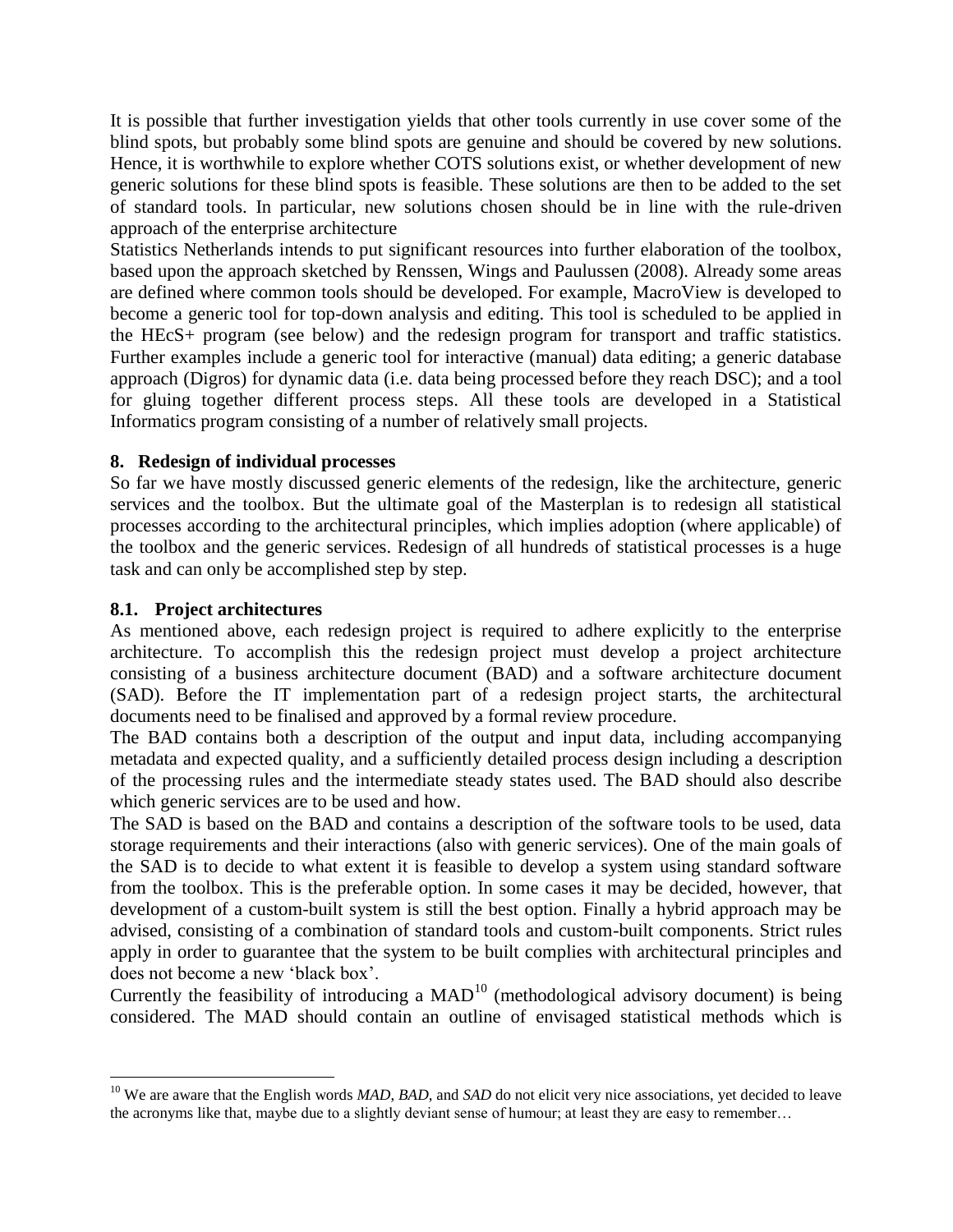sufficient to judge the feasibility of the whole redesign approach. The statistical methods should preferably originate from the methodology series (see above).

# **8.2. Redesign approach**

There is no centralised approach for the redesign of the business process other than the general architecture. In principle each redesign project can follow its own path as long as it adheres to the enterprise architecture and obeys a number of agreed guidelines:

- use the Prince-2 method for project management;
- apply the RUP method for software development;
- define a clear and convincing business case;
- appoint a business executive at the level of at least head of department.  $\equiv$

Although there is no centralised approach for redesigns of business projects, each redesign project can call for support on three levels.

First, within each of the three statistical divisions a development department exists that includes project managers, business analysts and tool experts. These are available to help staff redesign projects. Each of these categories has specialised knowledge that is usually not available within the individual subject matter departments. For example, tool experts (a newly created discipline) may assist in implementing solutions using the statistical toolbox. Allocation of these resources is done within each division based on their own priorities.

Second, on a central level business and IT architects are available for advice and support, organised in central redesign teams. They have a deep knowledge of the enterprise architecture. Using central redesign teams is not obligatory, but virtually guarantees that tests for compliance with architecture are passed. Allocation of these resources is decided on a central level, based on prioritisation and compliance with a number of intake criteria, including for example existence of an explicit project plan and sufficient commitment from the subject matter department.

Third, also on a central level, a limited number of software developers are still available for development of tailor-made systems in cases where solutions consisting entirely of standard tools do not suffice. Allocation of these resources is also decided on a central level, based on prioritisation within pre-allocated budgets per statistical division.

Although a generic approach to transform statistical processes is not explicitly aimed at, some standards are gradually emerging. This derives partly form central stimuli and partly from local initiatives. Each project must comply with the same mandatory elements and the central redesign teams use a common approach (the software developers already have one based on RUP). In addition, specialists in development departments are organising themselves in interest groups to exchange experiences, share best practices and develop common approaches.

One of the key elements that is recurring in successful projects is that relatively small, dedicated and motivated interdisciplinary teams yield the best results. Clear commitment from the responsible management is also a key success factor.

# **8.3. Example: energy statistics**

A number of projects have already been carried out along the above lines. One exemplary project concerns the energy statistics. This is a rich and complicated set of mutually related statistics, serving many different internal and external users, that are based on a large variety of different sources. Over the years a complicated set of processes and supporting systems had developed, which were badly documented and contained a lot of less-than-transparent manual operations.

When it was decided (early 2007) to start a redesign project for energy statistics, the first few months were devoted to a thorough analysis of the situation, including definition of the project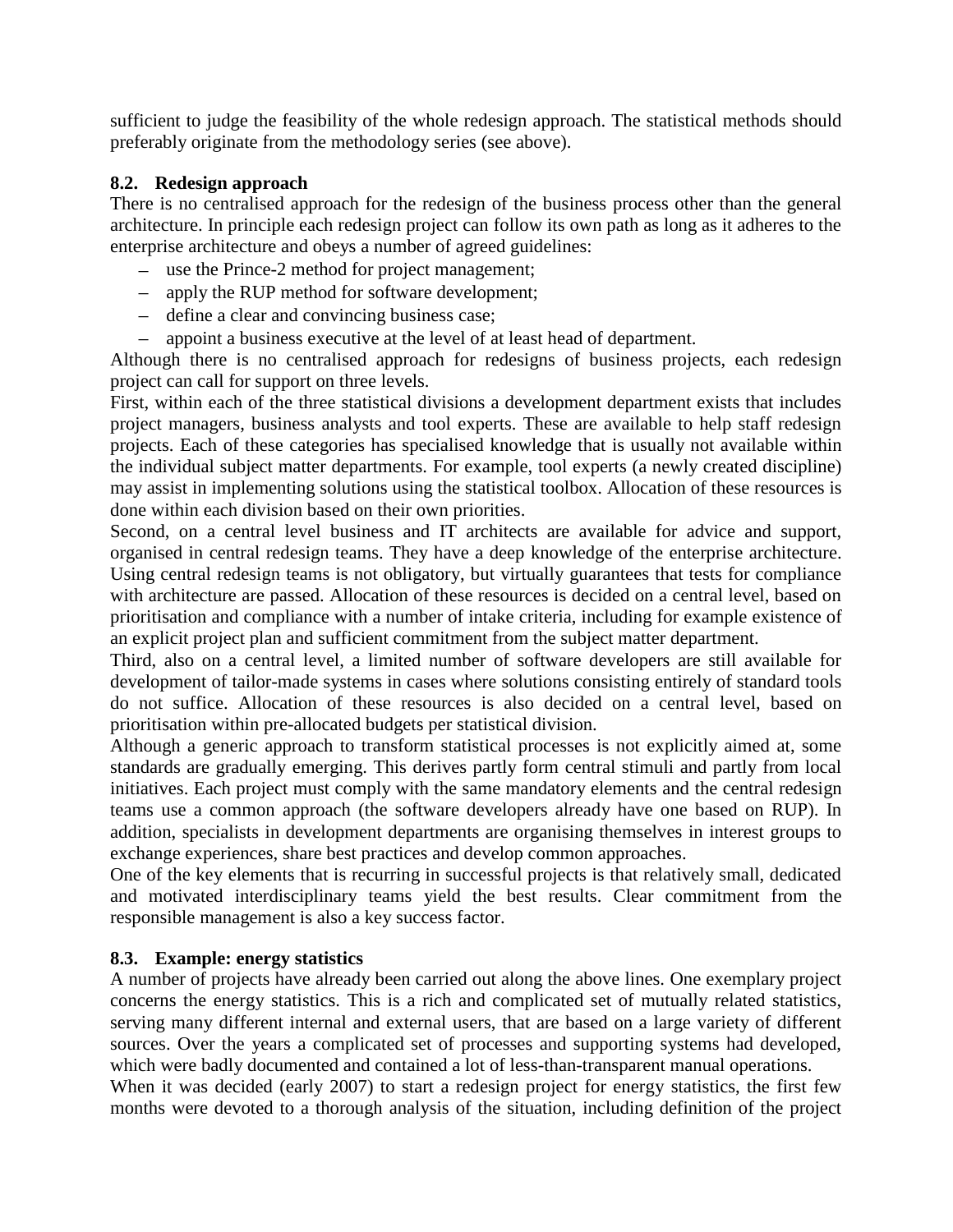vision and ambition, and design of the outline of the new process and identification of steady states according to the business architecture. Then a project initiation document (PID, a Prince-2 artefact) was written describing planning, resources and deliverables of the project.

It was decided to leave methodology unchanged at first. Focus should be on disentangling processes and supporting them with new systems and tools, while satisfying important additional requirements such as improved flexibility<sup>11</sup> and better consistency of output figures. Methodology will be reconsidered at a later stage, when the advantages of the well-structured new situation can be exploited. It was also decided to focus on core statistics first.

A system has recently been completed (it is now being tested) using the standard tools Blaise and Clementine; and the database tool Digros. Moreover, limited use of Excel, Access and VBA code is made. Blaise is used as a temporary solution for manual editing, until a generic solution becomes available. Similarly, Excel is used as a temporary solution for generating output tables, also by lack of a dedicated generic solution for this purpose; and the graphical user interface has been implemented in Access ADP. The project has been carried out with only limited IT resources<sup>12</sup>, in line with the new strategy of Statistics Netherlands to rely less on IT staff. Additional functionality will gradually be added to the system.

The project was initially scheduled to be finished by end 2008, but that has proven to be too ambitious due to several reasons.

- $\theta$  the complexity of the project was greater than anticipated. This is a side effect of the lack of transparency of the old situation, which inhibits good complexity estimates. In particular, it has proven very difficult to make the (often intuitive) knowledge of subject matter specialists explicit.
- $\overline{a}$  it was a pioneering project for the new redesign approach, which means that in many cases it was not clear how to proceed. Sometimes even approaches had to be developed from scratch, like testing the tool-based system; $^{13}$
- the project is carried out with an interdisciplinary team under single project management, instead of the traditional setting where separate business and IT projects come each with their own management. Although the interdisciplinary approach has clear advantages, it has also taken a significant amount of time to get used to it.
- it proved difficult to obtain and secure project resources.

Several measures were taken to deal with the setbacks the project encountered. For example, the project was broken down in three clusters in order to cope with the complexity, the planning was adapted and in many cases creative solutions or *work-arounds* were developed. All in all, the project is considered a success and an example for other redesign projects. Project results, methods and approaches can be re-used.

# **9. Redesign of the Chain of Economic Statistics**

 $\overline{a}$ 

In the fall of 2006, preparations have started for drafting the HEcS+ redesign program. The  $HEcS+<sup>14</sup>$  program aims at redesigning the whole chain of economic statistics from an integrated

 $11$  e.g., it should be easy to incorporate new energy sources such as bio-fuel or to compile new publications

 $12$  So far, some 55% of resources is supplied by the development department, 20% by the subject matter department, 20% by the IT division (including 5% hired externally) and 5% by the Methods division according to the project administration (of course, these percentages are approximate and may change slightly over time)

<sup>&</sup>lt;sup>13</sup> The standard testing procedures and testing environments at Statistics Netherlands are designed for testing applications built by IT staff using development tools like Visual Studio

The acronym HEcS stands for 'Herontwerp Keten Economische Statistieken' or 'Redesign of the Chain of Economic Statistics". It is a pun on the Dutch word "Heks", meaning "Witch", and thus hints at the touch of magic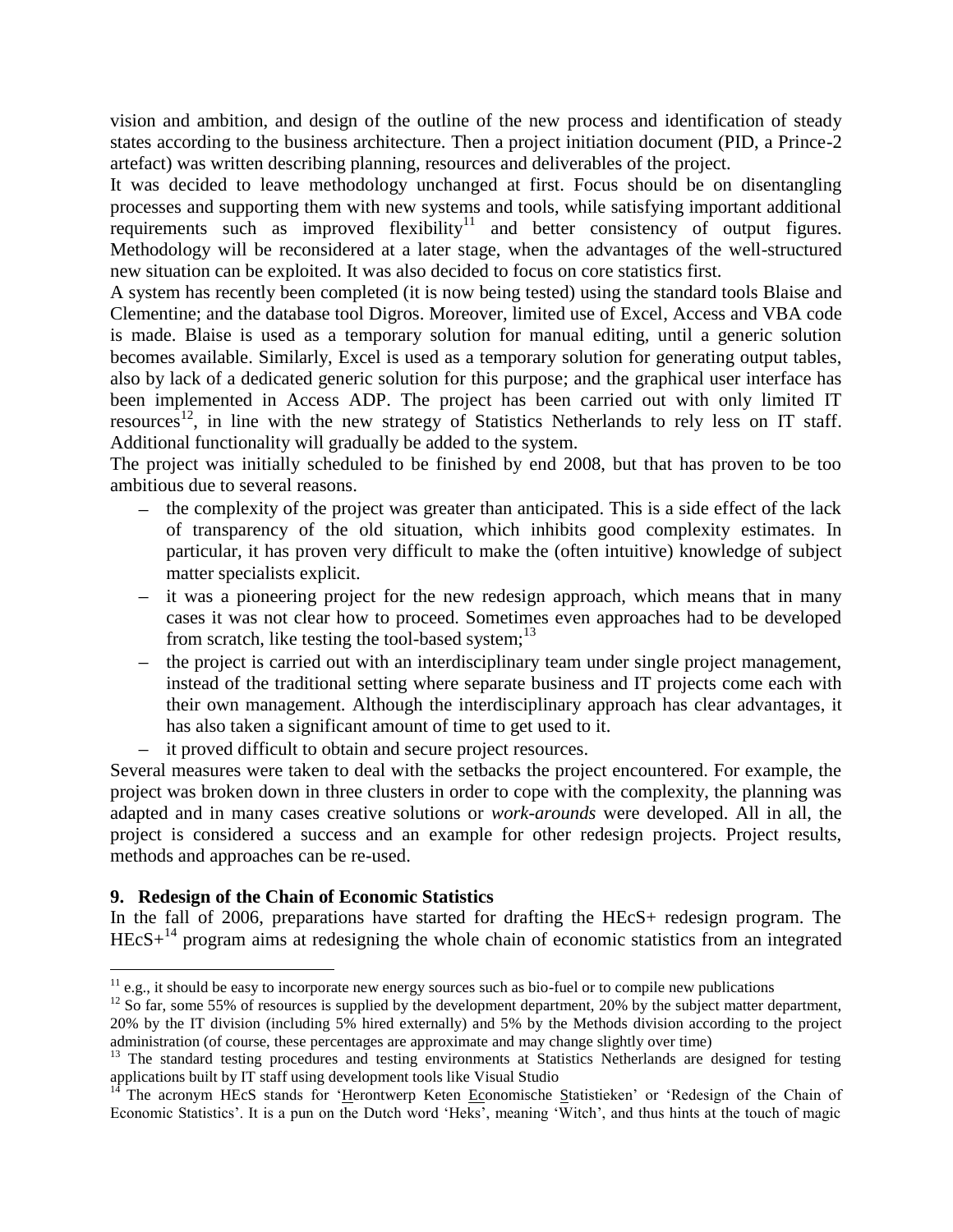perspective. It focuses on the core of economic statistics relating to economic growth, in particular structural business statistics and related short-term turnover statistics. The system of National Accounts also belongs to the scope. The program is responsible for both R&D and implementation of the results. A lot of R&D work is carried out, supported by practical experiments and feasibility studies. The outlines of the new system for economic statistics have been developed using a pressure cooker approach involving all key stakeholders.

The HEcS+ program has three main goals, in line with the general Masterplan goals: increasing efficiency<sup>15</sup>, reducing administrative burden and improving quality. Reduction of GDP (gross domestic product) revisions is the main quality issue driving the HEcS+ program. An analysis carried out in 2005 on annual and monthly/quarterly turnover estimates from primary statistics yielded differences that were considered too large, and which had an adverse impact on the ensuing quarterly (including flash) and annual GDP estimates. The analysis yielded a number of recommendations to improve the situation. It turned out, however, that pursuing these recommendations was often not feasible in the then-present situation due to essential limitations in the processes, methods and systems being used. Also important is the (political) urge to reduce the administrative burden on enterprises. That means that the use of registers (mostly fiscal) will have to increase.

Migration will be a complex issue, since discontinuities must be kept to a minimum. Moreover a benchmark revision of National Accounts is planned for 2013 , in order to accommodate changes in SNA/ESA and a time schedule for introducing the new NACE classification has been agreed upon internationally. An open question remains the structure of the new HEcS+ organisation. Both keeping the current division structure and creating a new dedicated HEcS+ division are options. All these aspects will have to be synchronized one way or another with the HEcS+ redesign.

Below we describe some of the key elements of the HEcS+ program.

#### **9.1. Top-down approach and chain orientation**

 $\overline{a}$ 

Economic statistics are traditionally compiled "bottom-up" with considerable detail. The statistics considered as the most important, however, are aggregated indicators like the growth of GDP, commonly referred to as 'the economic growth', and retail trade turnover.

The focus of the HEcS+ approach is on compiling such indicators "top-down" as accurately as possible, and with as little revisions as possible. Specific results by line of industry and other refinements are considered less important and may be of lesser quality. In all cases, however, the approach should be such that mandatory output<sup>16</sup> can be compiled with sufficient quality.

This approach applies for example to annual structural business statistics processing, where traditional unit-by-unit interactive editing is abandoned. Instead units will only be subject to editing after analysis at meso-aggregate level, using the new MacroView tool, yields implausible results.

One of the main conclusions from the 2005 analysis was that communication across the whole chain of economic statistics was less than perfect. The various chain links tend to optimize their local processes without being aware of the needs further on in the chain. This leads to quality loss

that is needed to carry out all that needs to be done. The '+' was added later on in order to stress that the program should not only cover R&D but also implementation of its results

<sup>&</sup>lt;sup>15</sup> The efficiency target is to reduce the current HEcS+-related formation of 325 fte with 65 fte

<sup>&</sup>lt;sup>16</sup> For example, reesulting from European legislation or agreements with important national customers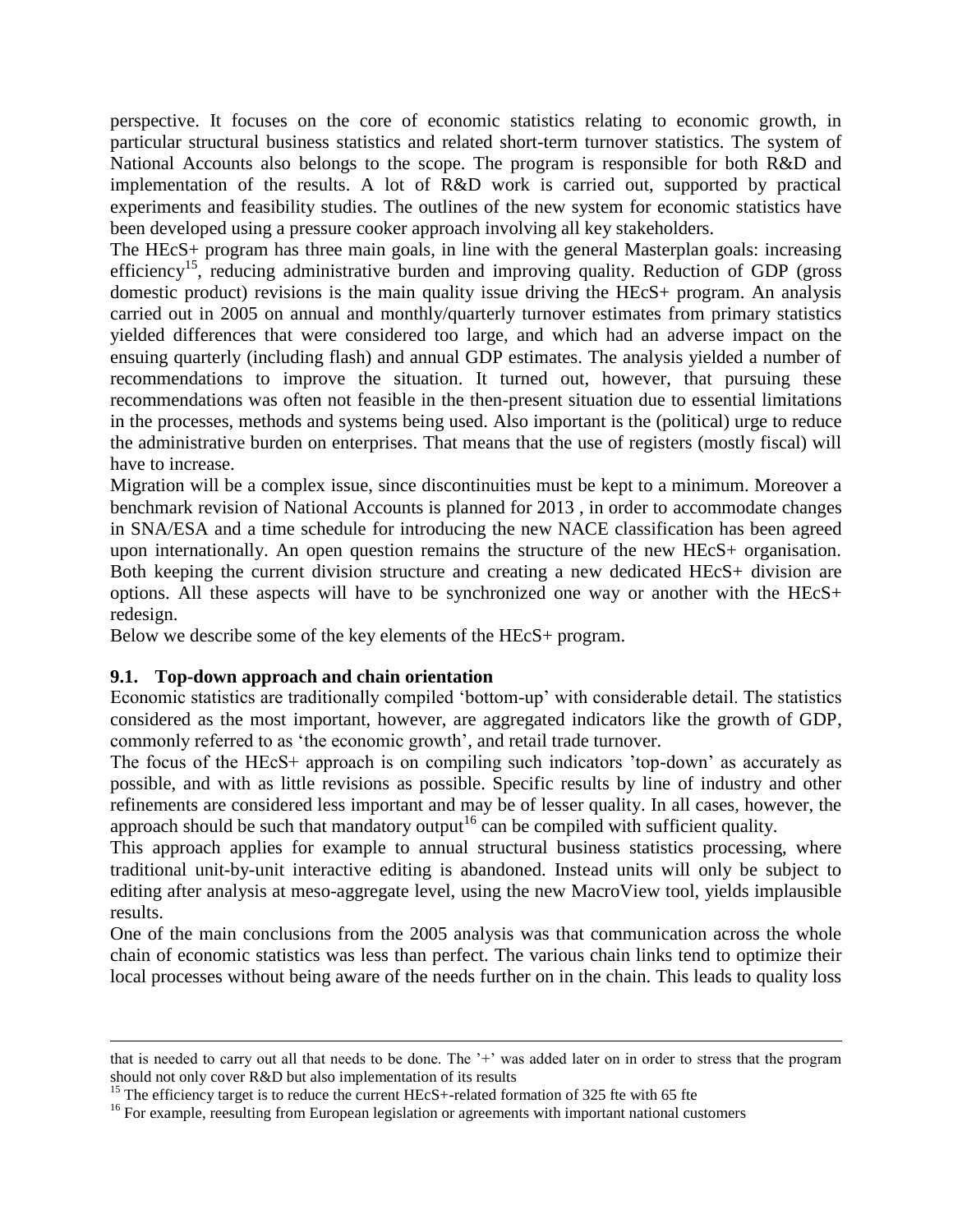and inefficiencies. Hence, it was decided to start a redesign of the whole chain of economic statistics and organize it as a coherent program.

Where possible, improvements in the current production processes were already introduced. One of the most important measures taken was introduction of working groups by line of industry, consisting of experts across the whole production chain. These working groups are meant in the first place to discuss and where possible solve production issues, but they also serve as quality assurance for the HEcS+ redesign projects.

#### **9.2. Direct estimation of turnover from VAT data**

Turnover statistics, both annual and infra-annual (monthly/quarterly), will be compiled as much as possible on the basis of Value Added Tax (VAT) data. Moreover, also the production processes will be similar. The reasons for this are twofold. On the one hand, according to the new Dutch Statistical Law that entered into force in 2003, Statistics Netherlands is only allowed to collect data when no adequate administrative sources are available. On the other hand, it is expected that use of a single source for both annual and infra-annual turnover statistics contributes significantly to reduction of GDP revisions. In line with the top-down approach mentioned above, emphasis in the compilation process is on obtaining high-quality results in particular on macro levels.

To improve usability of VAT data, the way statistical units are constructed in our General Business Register is adapted by taking into account the structures used for fiscal purposes. Previously more than half of the VAT data could not be used for statistical purposes due to problems of matching fiscal (VAT) units to statistical units in the General Business Register. This matching problem occurs in particular for larger units and is distributed unevenly across specific lines of industry and thus introduces bias, which is highly undesirable when VAT data are used as the basis for compilation of statistics. The price to be paid for the improved usability of tax data is less homogeneity in economic activity of statistical units, but the trade-off is considered worthwhile.

Introduction of the first stage of VAT-based turnover statistics, relating to monthly retail trade turnover statistics, was scheduled for early 2009. This introduction had to be postponed, however, because Dutch government decided to change tax declaration rules as a financial crisis countermeasure<sup>17</sup>. At the time of writing it is still being investigated how to handle this government decision. It clearly poses new methodological challenges and may require continued surveying in some cases. Apart from this setback, preparations for compilation of quarterly and annual turnover figures continue as planned. Full-scale introduction of VAT-based estimation is scheduled for 2010.

#### **9.3. Tailor-made approach for large and complex units**

 $\overline{a}$ 

In the traditional approach, large and complex units are basically treated the same as any other units. Such units are by their nature part of almost any business survey carried out by Statistics Netherlands. This causes undesirable duplication in questionnaires and results in inconsistencies for individual units, which pose major problems at the level of national accounts. The problem has worsened significantly in recent years, for example due to globalisation issues. Many of the larger Dutch companies operate on a multinational level with complicated cross-border relations.

<sup>&</sup>lt;sup>17</sup> To be precise, enterprises who previously had to declare VAT turnover on a monthly frequency may now choose to declare on a quarterly frequency. It is as yet unclear how many and which enterprises will make this choice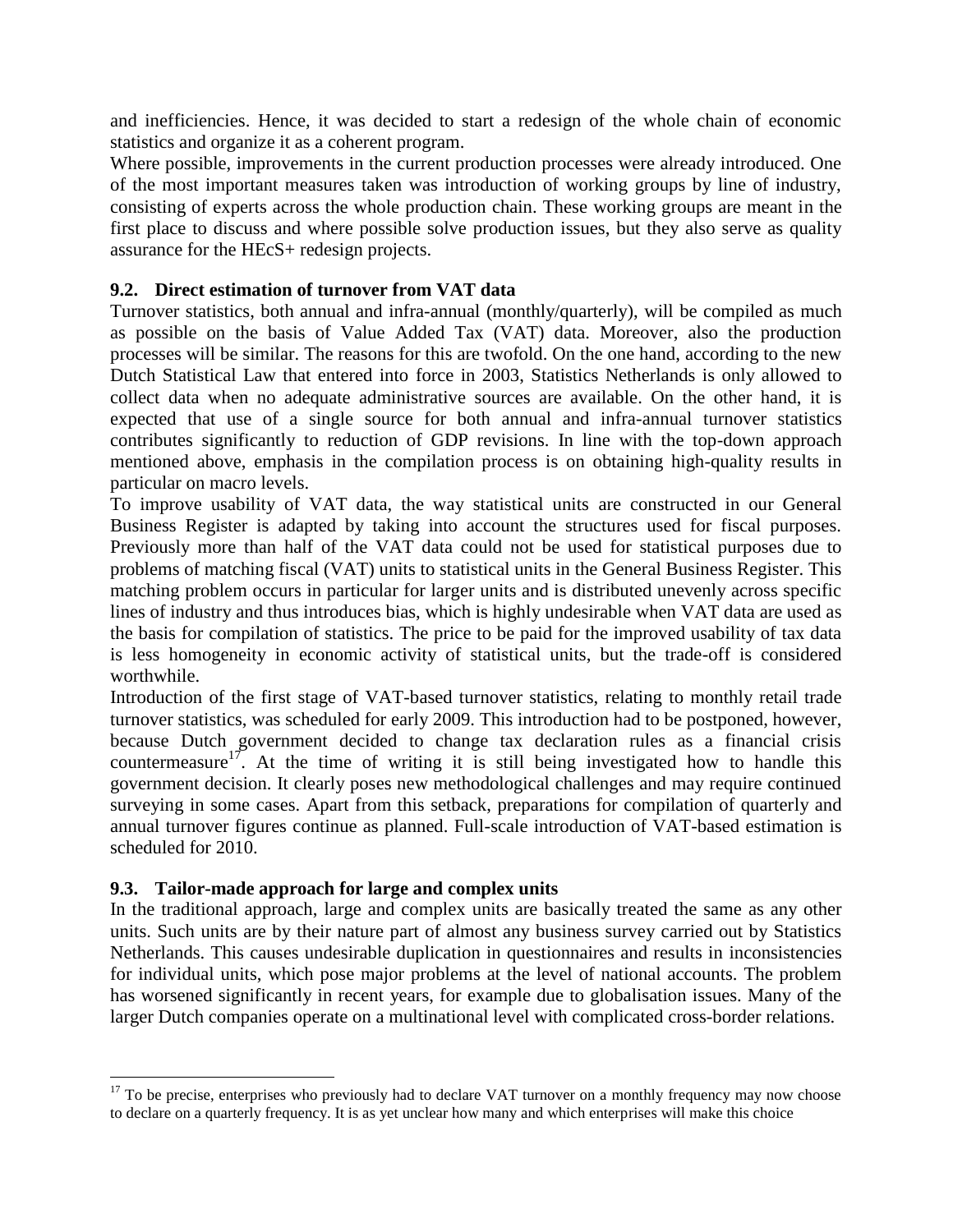In order to deal with these issues, the HEcS+ program aims at developing a tailor-made approach for the top three hundred large and complex enterprise groups<sup>18</sup>. For each unit at hand, data collection will be streamlined and data checking, editing and imputation will take place in an integrated environment. Consistent results on these units are delivered to individual statistical processes for joining with results for smaller units and further processing in order to produce specific output. Additional editing is not allowed, however.

From pilot studies it appeared that the approach works. Moreover, the enterprises involved appreciate the fact that Statistics Netherlands tries to avoid duplication in questionnaires and unnecessary questions and thus contributes to reduction of administrative burden. The approach is not expected to yield direct efficiency gains, however. Successful implementation is rather labour-intensive and will require well-qualified staff.

#### **9.4. Redesign of National Accounts**

A full redesign of the system of National Accounts takes place as part of the HEcS+ program jointly with the redesign of primary business statistics. Important elements in the National Accounts redesign are a rationalization of the National Accounts compilation process, separation of the error detection (using a new tool, the *Dashboard*) and balancing processes and the introduction of sophisticated automatic balancing techniques where possible. Moreover the level of detail for compiling annual supply-and-use tables has decreased significantly. The National Accounts redesign has both efficiency and quality goals<sup>19</sup>. Efficiency goals partly rely on measures taken elsewhere. For example, when the tailor-made approach for large and complex units is in place, it is expected that the job of National Accountants to check and balance their sources becomes significantly less labour-intensive.

#### **9.5. The HEcS+ architecture and the Expert Team**

A central role in the HEcS+ program is played by the HEcS+ architecture. This is a domain architecture that refines the enterprise architecture (business part) to a level of detail sufficient to sketch a clear perspective of the chain of economic processes. Moreover, the HEcS+ architecture also serves to organize the HEcS+ program, to determine the scope and interactions of the individual projects and to provide a starting point for the migration path towards the new situation, including organizational changes. The HEcS+ program is organised in several projects that each construct their own project architectures (both business and IT parts) within the framework given by the HEcS+ architecture and the enterprise architecture. All in all, the HEcS+ architecture has proven a successful tool with a number of unexpected applications.

While pursuing the HEcS+ program, it appeared that not only process-related issues had to be solved (which is an architectural activity) but also content-related issues. In order to deal with these –sometimes long-standing– content-related issues a team was established consisting of senior experts. This expert team is to decide on such issues, which in some cases calls for a Solomon's judgment. For example, the treatment of continuity issues (e.g. population mutations) and the composition of the Top-300 enterprise group are issues for the expert team.

 $\overline{a}$ 

 $18$  The number of kind-of-activity units involved is yet an order of magnitude bigger

<sup>&</sup>lt;sup>19</sup> Since National Accounts do not collect data themselves, reduction of administrative burden is not a goal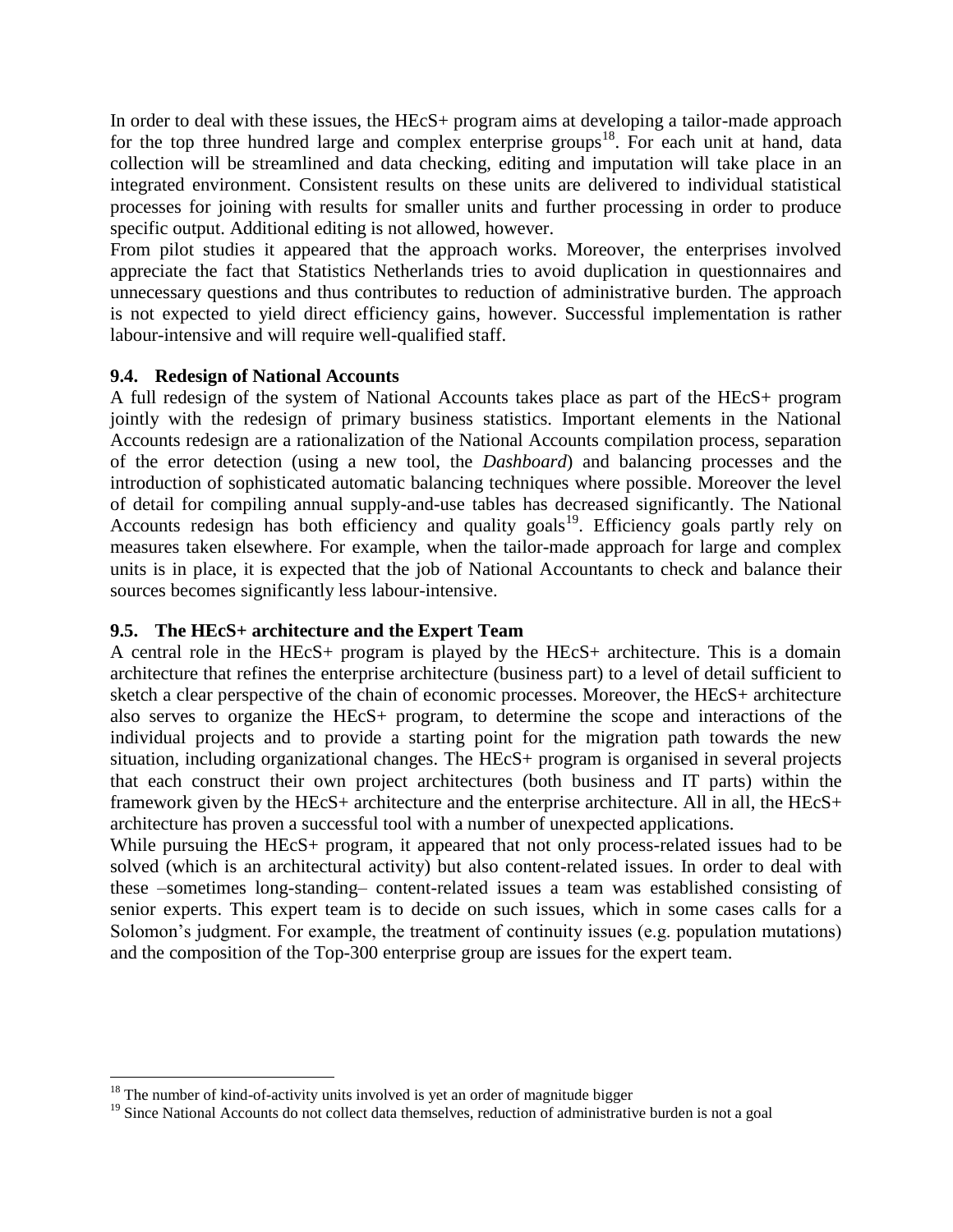#### **10. Program organization**

A large program (or rather, collection of programs) like the Masterplan requires special attention to program organization aspects like governance, resources and communication. Below we discuss these aspects of program organisation.

#### **10.1. Governance structure**

Due to the sheer size of the Masterplan it has proven difficult to establish a governance structure that is both efficient and not too bureaucratic. Over the years, gradually improved insight and changes of focus and perspectives have led to various changes in the governance structure. Below we describe the current situation (autumn 2009) which was established after a re-assessment of the situation by an external partner.

Seven programs are identified at central level: Data Collection, Standard Tools (the Toolbox), HEcS+, three redesign programs for each of the statistical subject matter divisions, and a combined program for the IT services division and central staff services. The last one of these programs has not yet been clearly defined, the other programs will be discussed below.

Formal responsibility for the Masterplan rests (as before) with the deputy Director General, who is advised by two boards. A Central Portfolio Board, whose members are directors, advises on strategic choices and allocation of central resources, and monitors progress of central projects. A Central Architectural Board deals with strategic architectural issues. A Program Bureau supports the deputy Director General and the two boards in operational and administrative duties. When necessary, issues are escalated to the full Board of Directors or the Executive Board.

For the Data Collection Service and the DSC, implementation managers have been appointed who are responsible for implementing these generic services. A specific IT program "generic services' was, until summer 2009, responsible for development of tools for the generic services Data Collection and DSC and for completion of the statistical toolbox. The IT program was thus placed formally outside the IT division, which was (and still is) working on its reorganisation. In July 2009 it was decided to delegate further development of Data Collection tools to the Data Collection implementation manager. Responsibility for the statistical toolbox sub-program, including DSC tools. will remain on a central level.

Responsibility to redesign individual processes lies with local management and this is now formally organised in a redesign program for each statistical subject matter division. This means that the directors of the three statistical divisions BES (Business Statistics), SRS (Social and Spatial Statistics) and MSP (Macro-economic Statistics and Dissemination) are accountable for their own processes. All local redesign projects have their own project boards, usually chaired by the head of the receiving business unit. Progress is monitored locally but significant delays and other problems also have to be reported centrally. The scarce central resources are allocated centrally by the Central Portfolio Board.

The HEcS+ program for the redesign of the chain of economic statistics is, unlike other redesigns, managed by a Program board chaired directly by the deputy Director General because it involves two divisions, BES and MSP. A dedicated HEcS+ Program manager and a Program Bureau support the deputy Director General and the HEcS+ Program board. In addition, projects within the HEcS+ program have their own project boards that operate under a specific project mandate granted by the Program board. Project resources are supplied by the Program board and managed by the project boards.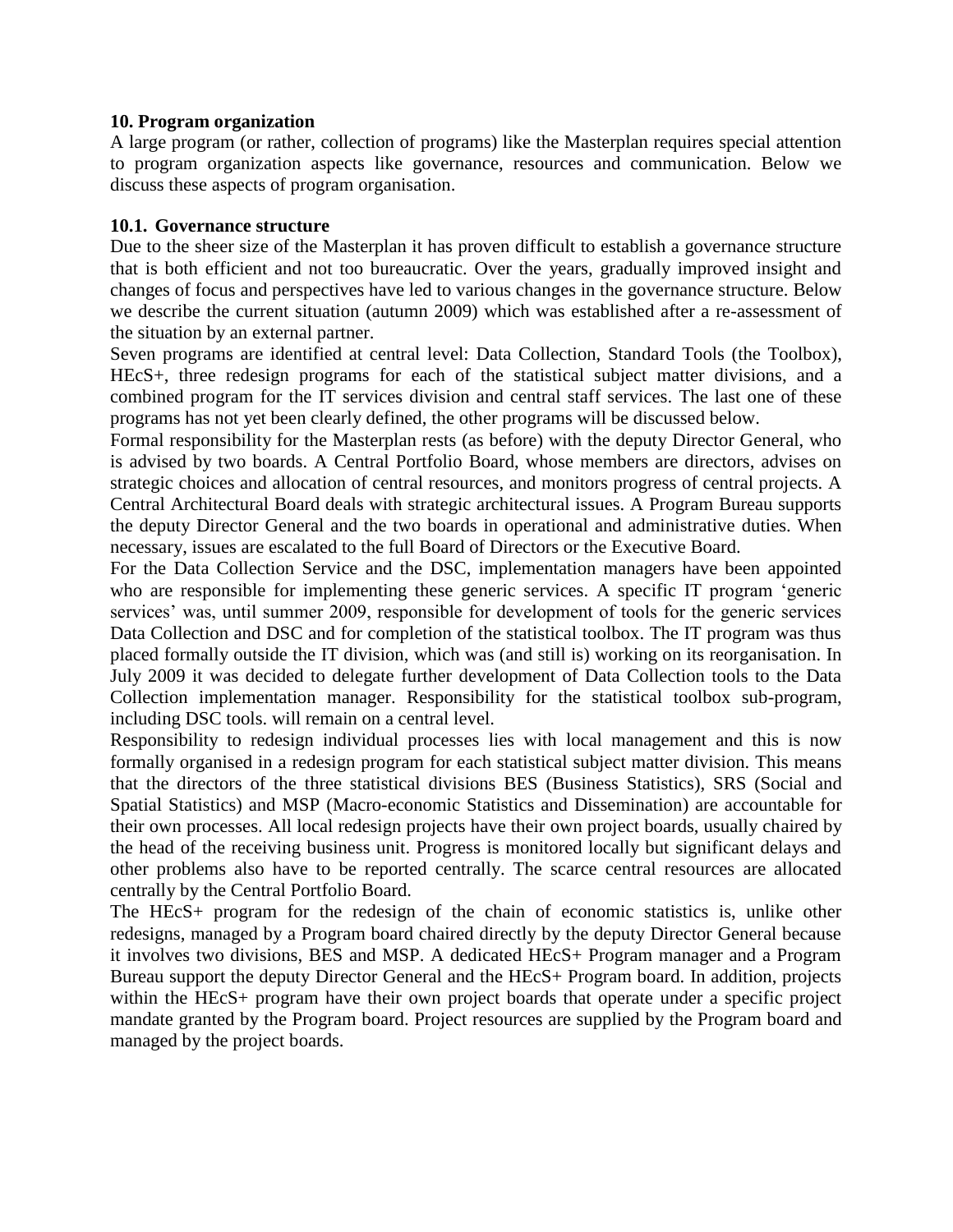#### **10.2. Resources**

In order to realize the Masterplan goals, the Ministry of Economic Affairs has provided an additional budget of  $\epsilon$  24.6 million on top of the normal budget. The largest part (approximately 90%) of this budget is allocated to the IT program "generic services", for example to finance systems development by external partners. In a pre-selection process, seven possible partners were selected. One of them has been selected as managerial partner, also providing strategic support. The other six partners could apply for the different projects like the creation of a CRM solution. Further external partners are sought for possible outsourcing of development and maintenance. In addition to this out-of-pocket budget, internal resources amounting to 120 fte (of which 50 fte internal IT staff) are allocated to the IT program 'generic services' uses some, distributed over the years 2006–2010 with a peak in 2007–2008.

For the HEcS+ program, internal resources amounting to 230 fte are allocated, of which 50 fte internal IT staff. These resources are distributed over the years 2007–2011 with a peak in 2008– 2010. No external partners are used, apart from a limited number of project managers. For other redesign projects the allocation of resources is decided separately according to standard internal budgeting procedures. No estimates for the number of fte's involved, but this will certainly amount to hundreds of fte's over the next years. The remaining 10% of the additional budget ( $\epsilon$ ) 2.3 million) is allocated to support specific aspects of the redesign projects, for example for hiring tool experts (a new discipline) for a limited time.

#### **10.3. Communication**

It is important to communicate about the Masterplan both internally and externally. There are important differences between both types of communication, however.

External communication with stakeholders such as strategic relations is mainly a responsibility of line management. These stakeholders are interested mostly in changes in statistical output due to the redesigns, for example when moving to new methodologies or new data sources like registrations. They are informed through regular communication channels like the various advisory councils and also, when considered useful, through dedicated meetings and/or written communications such as newsletters. Apart from the Central Statistics Committee (the supervisory board for Statistics Netherlands) in general no direct communication about the introduction of generic services takes place.

The explicit goals for internal communication are to generate support and to overcome resistance. This applies in particular to those elements of the Masterplan that directly affect daily work of employees. Both the HEcS+ program and the program to create a Data Collection service have special ongoing projects on communication. These projects produce on a regular basis publications on program progress like newsletters, FAQs and they maintain communication sites on the internal web, and they coordinate oral presentations of plans and results, meetings etc. The IT program "generic services" had no special communication project since its results reach most employees indirectly.

# **11. Lessons learned**

In a program as big as the Masterplan, almost inevitably false steps are taken and the approach must be reconsidered from time to time. Below we present some of the lessons we learned so far.

# **11.1. People**

Ultimately all redesign projects and the ensuing new production processes must be run by people. In many cases people are highly motivated and clearly enthusiastic for redesigns. They are aware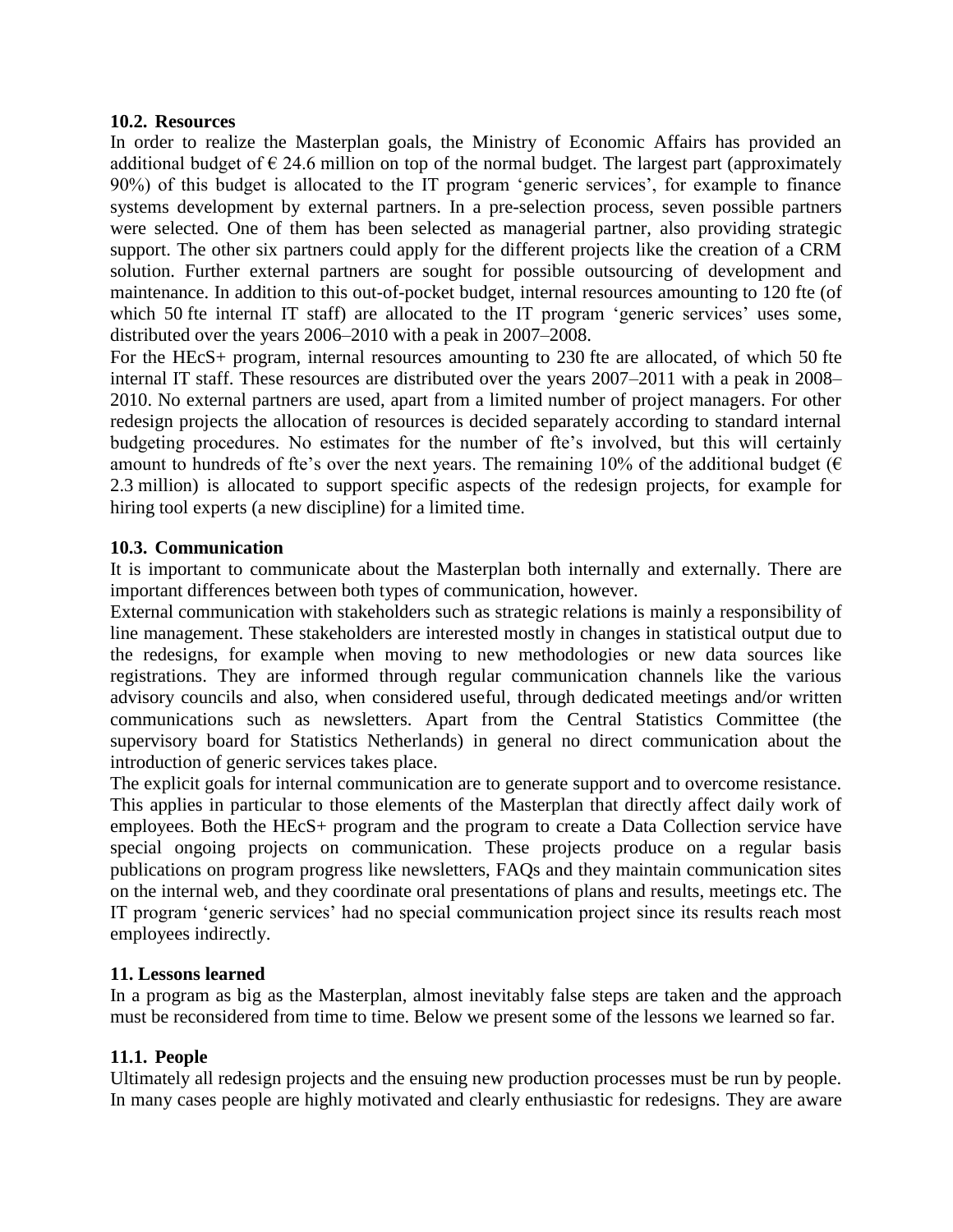of the need for change and contribute actively. In other cases, however, people may be reluctant to support redesign projects, because it involves extra work on top of regular production tasks, because changes will happen in the working manners they feel comfortable with, or because they feel downright threatened to loose their jobs; which in some cases is inevitably true. Support may also suffer from delays or inherent uncertainties in redesigns. Generating support is a management task that calls for open communication and dialogue, while taking existing ill feelings and concerns seriously. Sometimes it is necessary to explain over and over again the reasons behind a redesign.

One of the main concerns is furthermore that the 'right' people are often not sufficiently available. This applies to lack of specialized developers like tool experts, architects and business analysts; lack of skilled IT personnel for development and testing; and lack of production staff with knowledge of the new tools. In particular, there is a lack of people with overview like senior subject matter specialists, experienced methodologists and project managers. This lack of qualified people hampers progress. In some cases, steps could be taken to fill the gaps. For example tool experts for new tools like Clementine and RuleBurst were selected from existing staff and then trained "on the job". Experienced project managers, developers and system testers were hired on temporary contracts. In other cases solutions are less clear-cut, for example in the case of senior subject matter specialists there is serious competition for resources between ongoing production and redesign tasks.

# **11.2. Architecture and redesign projects**

The fact that the results of the Masterplan are so far only in part available adversely affects support. It is difficult to explain that a redesign project should comply with the enterprise architecture when the toolbox is not complete, or when the generic services are not yet fully operational. A related problem is that standard tools sometimes offer less (specific) functionality than the custom-made systems people are used to.

Besides this, there is a natural reserve to start using the generic services and the toolbox. First, given the complexity of the IT-landscape it is difficult to replace only parts of the local systems and still obtain efficient processes. Second, there is a discrepancy between the short term targets of the local processes and the long term corporate challenge to increase overall efficiency of production processes. Third, different local processes have different needs and expectations with respect to each service, which may not entirely match the scope and quality of the implemented version.

It is essential that a redesign project is aware of the consequences of its design choices from the outset. A recent redesign of Income Statistics was based on a full income tax register that has become available recently<sup>20</sup>. A business architecture document (BAD) and a software architecture document (SAD) were written, and only when the SAD was reviewed by the lead IT architect it appeared that the approach proposed was not feasible due to IT constraints. Storage of the full dataset would amount to 4.9 Terabyte and processing time would take far too long. This example shows that the mere fact that a full register is available should not automatically result in full processing. The incident has led to an urge to start a redesign with a methodological advisory document (MAD) that outlines key methodological choices, such that it is possible to assess the consequences early on.

Central (corporate) and decentral (local) goals for redesigns differ. For example, the primary concern of local subject matter units is to produce statistical output as agreed. Operational

 $\overline{a}$  $20$  In the past, a relatively small sample of selected variables from this register was used for statistics production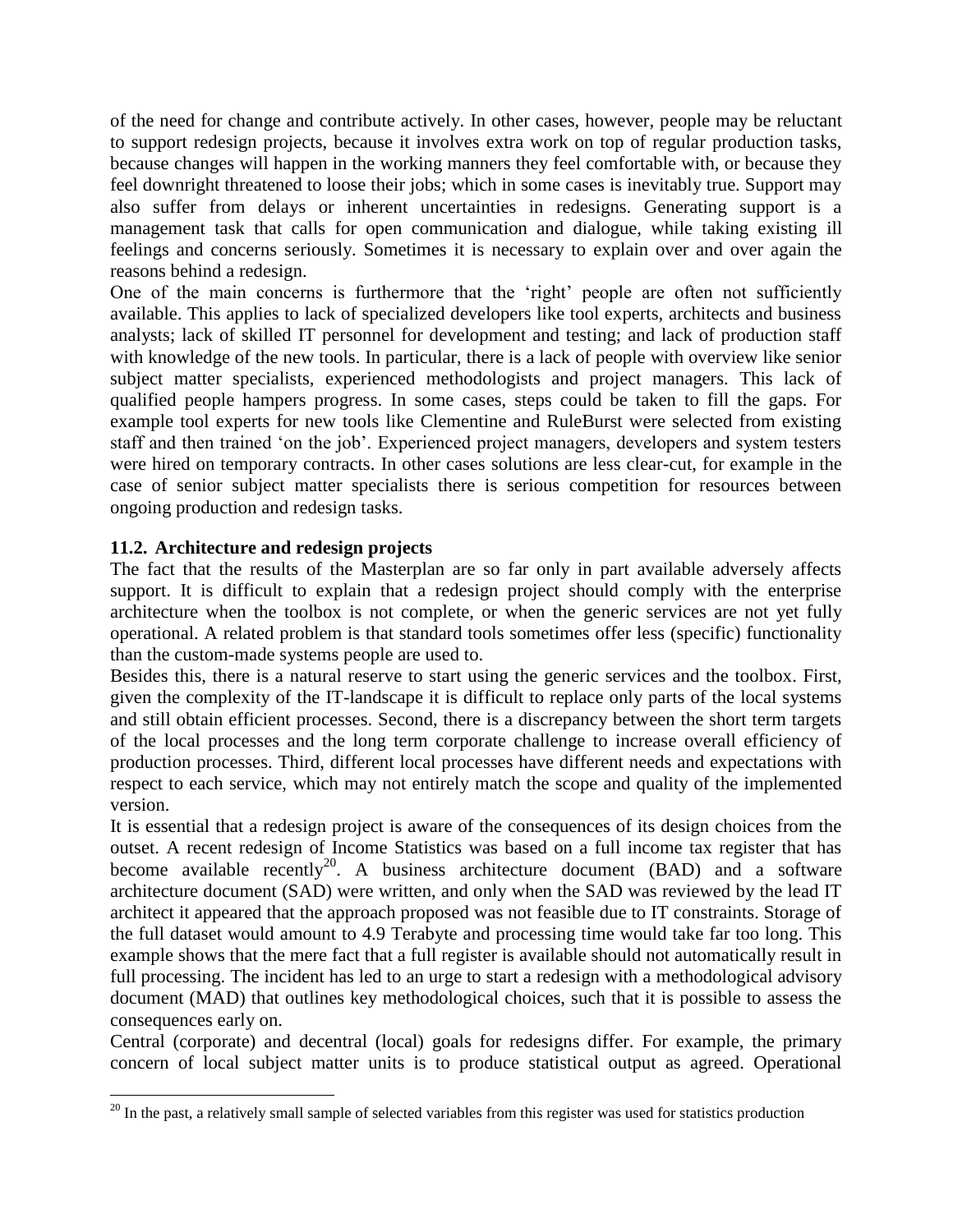management is often reluctant to change proven processes because this entails a risk for production continuity and because this draws away resources from production tasks. Strong commitment from higher management is needed to convince operational managers to cooperate. When carrying out a redesign project the natural tendency of local units is to optimize their own situation. This means that incentives must be created to make it more attractive to satisfy corporate goals, for example by granting or discontinuing IT budgets depending on (non)compliance for certain corporate goals. For example, special budgets were made available for 'early adopters' to use the DSC.

The idea of chain management proves difficult to implement. Although there is enthusiasm to start using *quality* and *process indicators* associated to steady states, there is reluctance to introduce chain management in a systematic way. On the positive side, more or less informal approaches to chain management, are introduced, resulting in better communication between different actors within the chain. For example in the case of the chain of economic statistics working groups by line of industry are established (see above) and also regular meetings of the heads of units to discuss chain issues are now organized.

#### **11.3. Tooling and systems development**

Construction of a well-tuned toolbox is a difficult task. At first, the aim was to select a very limited set of tools (Clementine, RuleBurst and BizTalk) that should suffice for all data processing work. Although this approach was opposed by many the path was persevered for some time, which has led to a number of non-performing applications and thus waste of resources. After some time this was considered a dead end and a more extensive set of 18 tools was selected (see above). Support for this approach is considerable, but on the other hand there is a tendency to submit many additional "private pet tools" for inclusion in the toolset. Attention must be paid to prevent the toolbox from growing too large.

The initial goal to stop completely with developing custom-built systems has proven too ambitious. In some cases, dedicated software or a hybrid solution is still to be preferred to ruledriven processing. This may be for performance reasons, or because non-standard functionality is required that is not available in the toolset or COTS solutions. Development of a custom-built or hybrid system is now decided on the basis of a software architecture and requires explicit management approval.

A specific problem, as yet unsolved, concerns maintenance and support responsibilities. This used to be straightforward. All systems were developed under responsibility of the IT division, which was also responsible for maintenance and (technical) support. In the new situation, other parties may also be involved in systems development, in particular when rule-driven systems are concerned. An even more complex situation arises for hybrid systems, partly consisting of custom-built components developed by the IT division and partly consisting of rule-driven components developed locally. Who is then responsible for correct operation, maintenance and support of the full hybrid system?

Another only partially solved problem occurs when developing and testing a new system. A wellestablished approach is in place for custom-built systems. These are developed and submitted to technical tests in a separate development environment accessible to IT staff only, then transferred to a production environment accessible to users for acceptance tests and finally production. This approach can not simply be copied to rule-driven and hybrid systems, but the proposed alternatives turn out to be difficult to implement.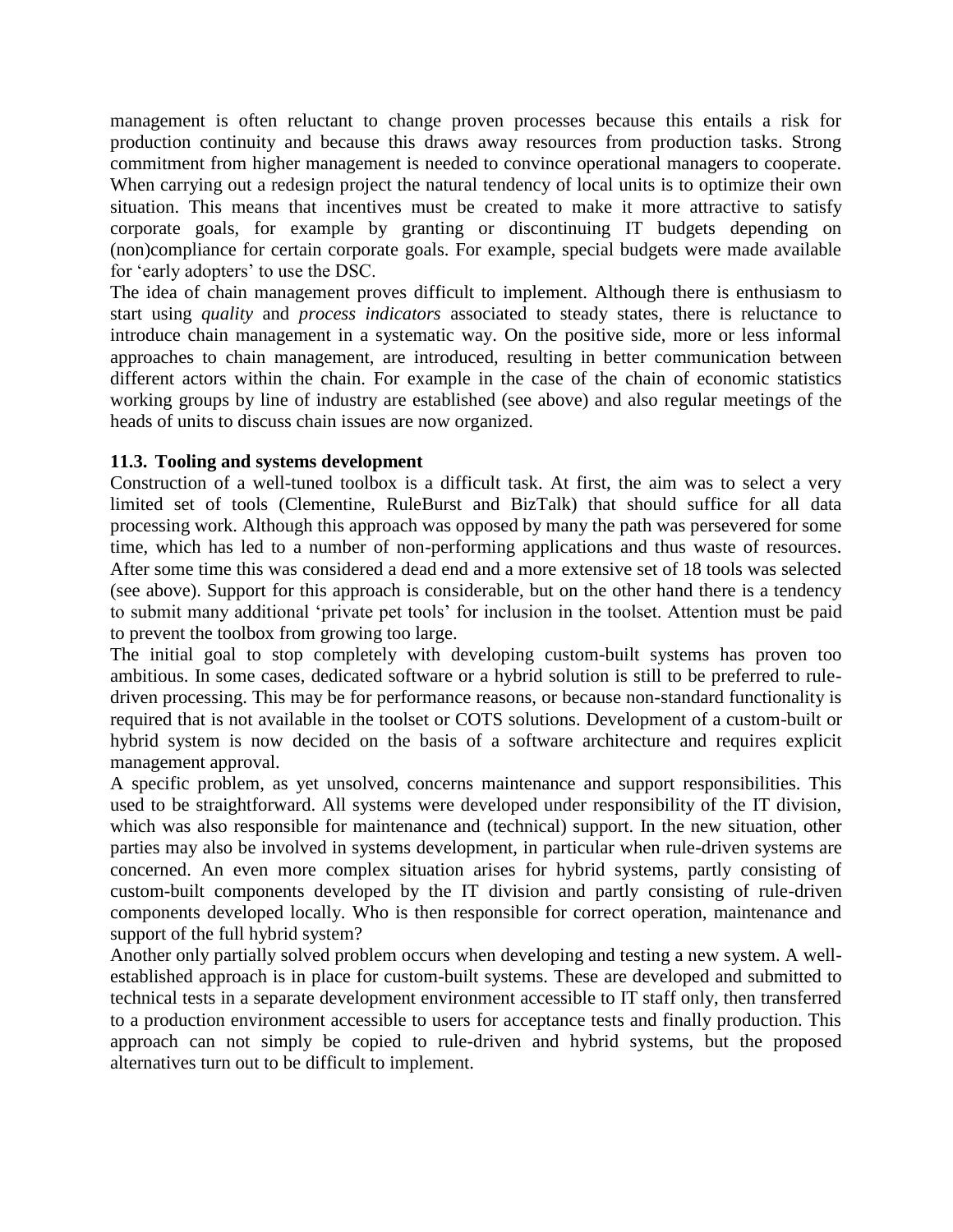#### **11.4. Outsourcing**

Application development using external partners is a radical change from the past practice of developing applications in-house with IT personnel that understands statistics and is used to rather loose and "dynamic" specifications that are easily modified. External partners require more strict specifications and, given their own business goals, are less willing to accommodate change requests (and if they do, additional costs are likely<sup>21</sup>). Moreover, the deliverables must be tested thoroughly. These are lessons that we have learned "the hard way".

Another lesson learned concerns the European rules for the awarding of contracts. Statistics Netherlands had little previous experience with these rules and violation may lead to substantial fines. The European awarding rules turn out to be very bureaucratic and cause additional delays amounting to several months, which makes planning well ahead necessary. Furthermore they require detailed specifications in advance that also cannot be simple altered or amended after a contract is awarded (a "level playing field" condition), which makes it very difficult to operate flexibly.

#### **11.5. Governance**

 $\overline{a}$ 

Prioritisation between development and regular production and how to organise this prioritisation process proves to be difficult. Many changes in the overall governance structure were driven by a need to get a better grip on planning and control of redesign activities at corporate level. The current approach is to allocate resources based on central assessment of project proposals and corresponding business cases. Once a project is granted a budget, the responsible project board should watch over adequate execution within budget constraints.

Local managers like to be in control of their own situation. It is important to acknowledge this fact and give them responsibility for redesigning their own processes, including resources needed to carry out the task successfully. On the other hand, it must be made clear what room is available for manoeuvring within corporate frames like the enterprise architecture and the toolbox.

It is important that a receiving party for Masterplan products is identified in time in order to set targets. In some cases, a specially appointed change or implementation manager is needed who can help with the migration strategy, with the (re)organization of the receiving unit(s) and with creating support within the organization. For example, development of the domain architecture for data collection was started early 2006, before the generic data collection service had been established as the receiving organization and an implementation manager was appointed. Due to lack of a receiving party the project was allowed to run too long and the level of detail became too high. The goals of the implementation manager turned out not to be fully met<sup>22</sup>, as observed in an external audit for this project in 2008. Building upon these experiences, one of the first steps taken when establishing a specific architecture for the output domain end 2008 was to identify its future owner. Furthermore, additional stakeholders were identified and involved in the creation process.

A final issue relating to governance is commitment. It is crucial that in particular the top level management shows clear commitment and communicates the vision, strategy and goals pursued with confidence. It should also be ensured that they are consistent over ( a long) time, in order to avoid the risk that people tend to wait for the next turn.

 $21$  In fact, modifying specifications when developing in-house also causes additional costs, but these are less visible

<sup>&</sup>lt;sup>22</sup> Nevertheless, the data collection domain architecture has proven to be helpful in developing the generic data collection service and also to further develop the enterprise architecture. For example, the notion of pre-input base was developed here and later added to the enterprise architecture.